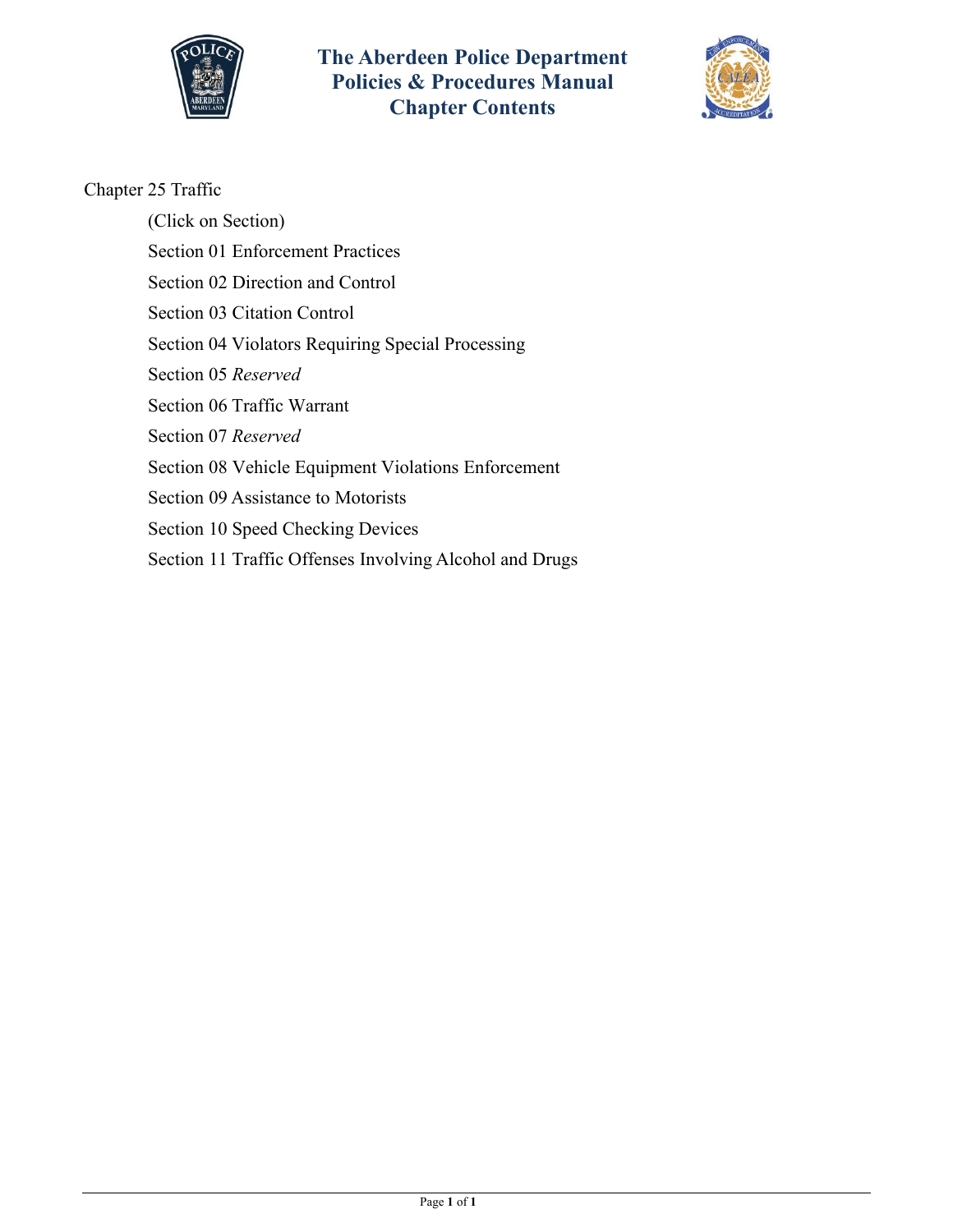



<span id="page-1-0"></span>

| Chapter 25 Traffic |                                  | GO 18-047, 06/26/2018 |
|--------------------|----------------------------------|-----------------------|
|                    | Section 01 Enforcement Practices | Supersedes GO 18-029  |

- 1. The Department must enforce traffic laws; investigate traffic accidents, and direct traffic to facilitate the safe and expeditious movement of vehicle and pedestrian traffic.
- 2. Traffic enforcement is a discretionary function, the decision rests with the individual officer, and any decision must be objective and justifiable. (1.2.7)
- 3. Officers will accomplish enforcement actions in a firm, fair, impartial and courteous manner using one of the following methods:
	- a. Written Warnings (61.1.2c)
	- b. Citations (notice to appear) (61.1.2b)
	- c. Physical arrest (61.1.2a)

#### **B. Written Warnings** (61.1.2c)

- 1. In every instance where an officer stops a driver of a vehicle to warn the driver for a violation of the Motor Vehicle Law, the officer shall issue a written warning.
- 2. Officers shall not use verbal admonitions as substitutes for written warnings.
- 3. Instruction
	- a. The officer shall fill in the Section and Sub Section of the Transportation Article.
	- b. The officer shall fill in the written charge.
- 4. E-TIX Warning
	- a. The officer will enter the E-TIX information appropriately.
	- b. The officer will print out a paper E-TIX warning and give the printout to the violator.
- 5. Paper Warning
	- a. The officer will submit the original written warning to the Records Clerk the same day the warning was issued.
	- b. The officer will give copy #3 to the violator.
	- c. The officer will retain copy #2 in the book.
- **C. Citations** (61.1.2b)
	- 1. The officer will issue a citation to a violator who jeopardizes the safe and efficient flow of vehicular traffic, including hazardous moving violations or operating unsafe and improperly equipped vehicles.
	- 2. The officer shall complete the Citations appropriately.
	- 3. Distribution of paper citation with Notice to Appear
		- a. The officer will give copy #5 to the violator.
		- b. The officer will submit the remaining copies to the Records Clerk.
	- 4. Distribution of paper citation with no notice to appear
		- a. The officer will give copies #4 and #5 to the violator.
		- b. The officer will submit the remaining copies to the Records Clerk.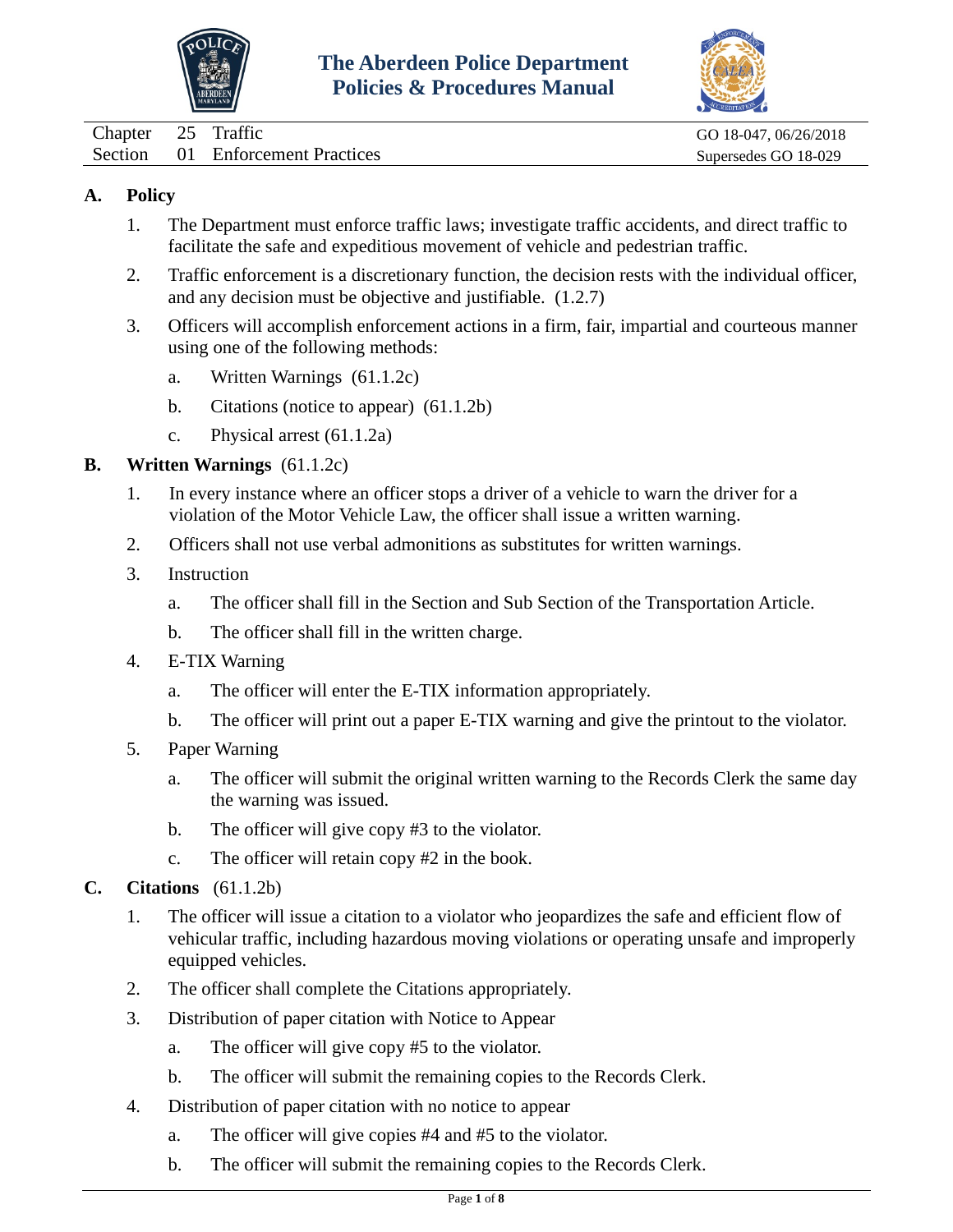



| Chapter 25 Traffic |                                  | GO 18-047, 06/26/2018 |
|--------------------|----------------------------------|-----------------------|
|                    | Section 01 Enforcement Practices | Supersedes GO 18-029  |

- 5. E-TIX Citation
	- a. The officer will enter the E-TIX information appropriately.
	- b. The officer will print out a paper E-TIX citation and give the printout to the violator.
- **D. Physical arrest** (61.1.2a)
	- 1. Officers will make a physical arrest in cases including, but not limited to:
		- a. Violators of traffic law pertaining to Driving under the Influence of Alcohol or other Intoxicants.
		- b. Whenever a felony has been committed involving a vehicle.
		- c. When the officer has reason to believe that the person will not comply with the summons issued.
	- 2. If a physical arrest is made, the officer will complete the appropriate reports.

#### **E. Enforcement Actions for Traffic Law Violations**

- 1. Operation of a vehicle after driving privileges have been suspended or revoked (61.1.5b)
	- a. The officer will issue the appropriate citation.
- 2. Speed violations (61.1.5c)
	- a. The officer will issue a written warning or the appropriate citation, using his/her discretion and taking into consideration existing conditions.
- 3. Hazardous violations (61.1.5d) and public carrier/commercial vehicle violations (61.1.5e)
	- a. The officer will issue a written warning or the appropriate citation, using his/her discretion and taking into consideration existing conditions.
	- b. The officer should contact directly or have the PCO contact a neighboring jurisdiction to report hazardous commercial vehicle violations.
- 4. Off-Road Vehicle violations
	- a. The officer will issue a written warning or the appropriate citation, using his/her discretion and taking into consideration existing conditions.
	- b. Officers will attempt to identify violators and file appropriate charges resulting from citizen complaints regarding excessive noise, trespassing, and/or property damage.
	- c. Officers should take appropriate enforcement action, which may include criminal charges, for traffic law violations committed by juvenile drivers.
- 5. Equipment violations (61.1.5d)
	- a. The officer should issue a SERO (Safety Equipment Repair Order) to drivers of Maryland-registered vehicles for all equipment violations.
	- b. The officer should issue a citation or a written warning to drivers of out-of-stateregistered vehicles for all equipment violations.
- 6. Non-hazardous violations (61.1.5d)
	- a. The officer will issue a written warning or the appropriate citation, using his/her discretion and taking into consideration existing conditions.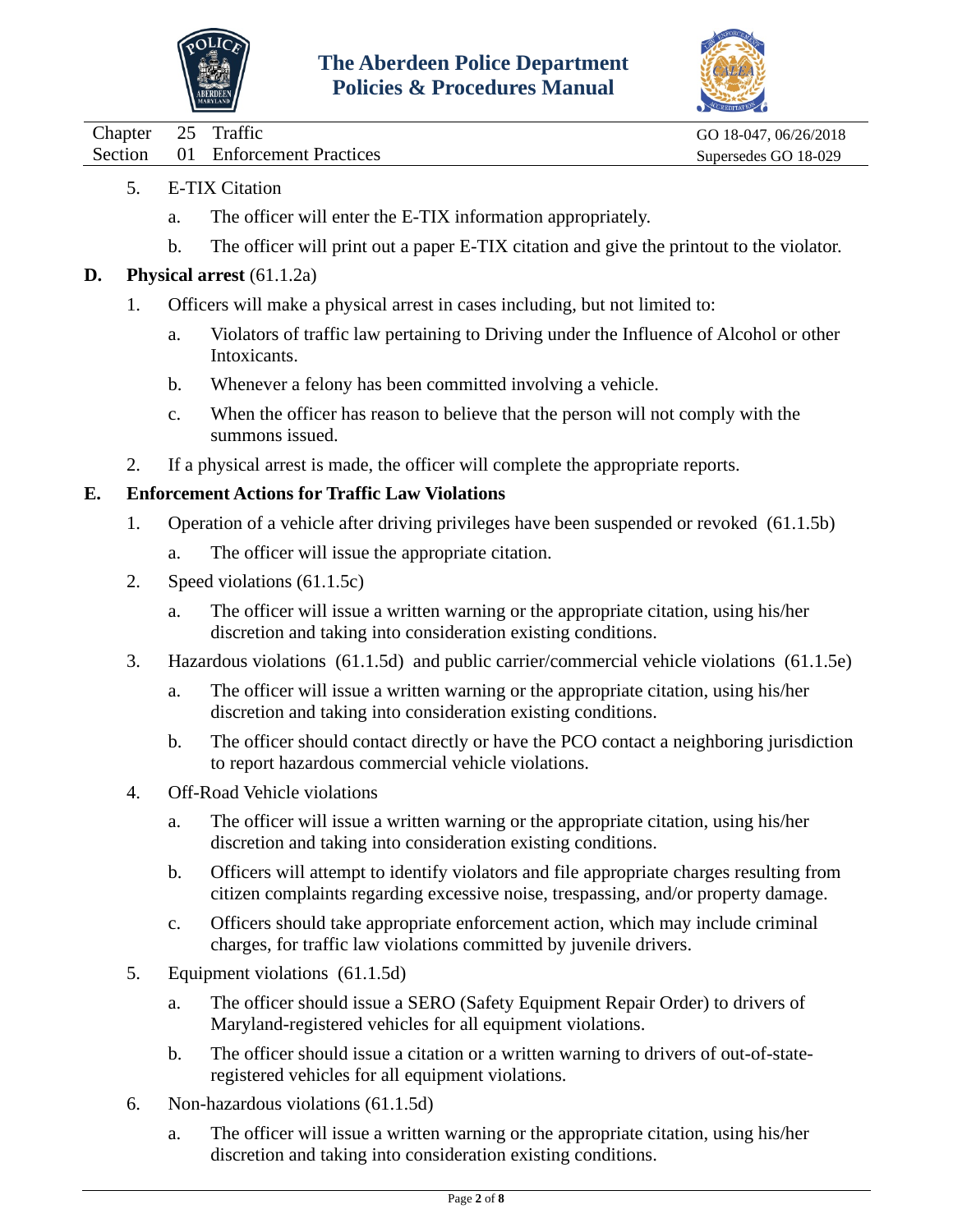



Chapter 25 Traffic GO 18-047, 06/26/2018 Section 01 Enforcement Practices Supersedes GO 18-029

- 7. Multiple violations (61.1.5f)
	- a. The officer will issue a written warning or the appropriate citation if other violations are discovered after the officer stopped the driver for the original violation.
	- 8. Newly enacted laws and/or regulations (61.1.5g)
		- a. The officer will issue a written warning or the appropriate citation, using his/her discretion and taking into consideration existing conditions.
	- 9. Violations resulting in traffic collisions (61.1.5h)
		- a. The officer will issue a written warning or the appropriate citation, using his/her discretion and taking into consideration existing conditions.
	- 10. Pedestrian and bicycle violations (61.1.5i)
		- a. The officer will issue a written warning or the appropriate citation, using his/her discretion and taking into consideration existing conditions.

#### **F. Traffic Enforcement Activities and Practices**

- 1. To the extent that resources are available, supervisors should assign officers to:
	- a. Observe and report on traffic flow.
	- b. Look for improper driving behavior.
	- c. Be alert for hazardous environmental conditions.
	- d. Identify and act on emergency and other service needs.
	- e. Implement appropriate enforcement action.
- 2. Officers may use visible patrols to target specific locations, sections, or areas to deter traffic violations and reduce traffic accidents. (61.1.6a)
	- a. Area Traffic Patrol driving an area or roadway for the purpose of providing protection, security and service to the public; patrol or stationary observation in an area that includes a number of streets, roads, or sections of highway.
	- b. Line Traffic Patrol moving patrol or stationary observation on a specified route between two points usually on one street or a section of highway.
	- c. Directed Traffic Patrol selective traffic enforcement (61.1.1d) or the assignment of personnel to traffic enforcement activities (61.1.1e) at times and locations where hazardous or congested conditions exist.
		- 1) Such assignments are usually based on such factors as traffic volume, collision experience, frequency of traffic violations, citizen complaints and emergency and service needs.
- 3. Officers may use stationary observation, covert or overt, to enforce motor vehicle law violations. (61.1.6b)
	- a. Stationary Observations Traffic observation at a selected place, usually one with an unfavorable collision experience or traffic flow problem, for traffic law enforcement purposes-especially to detect violations and deter possible violators.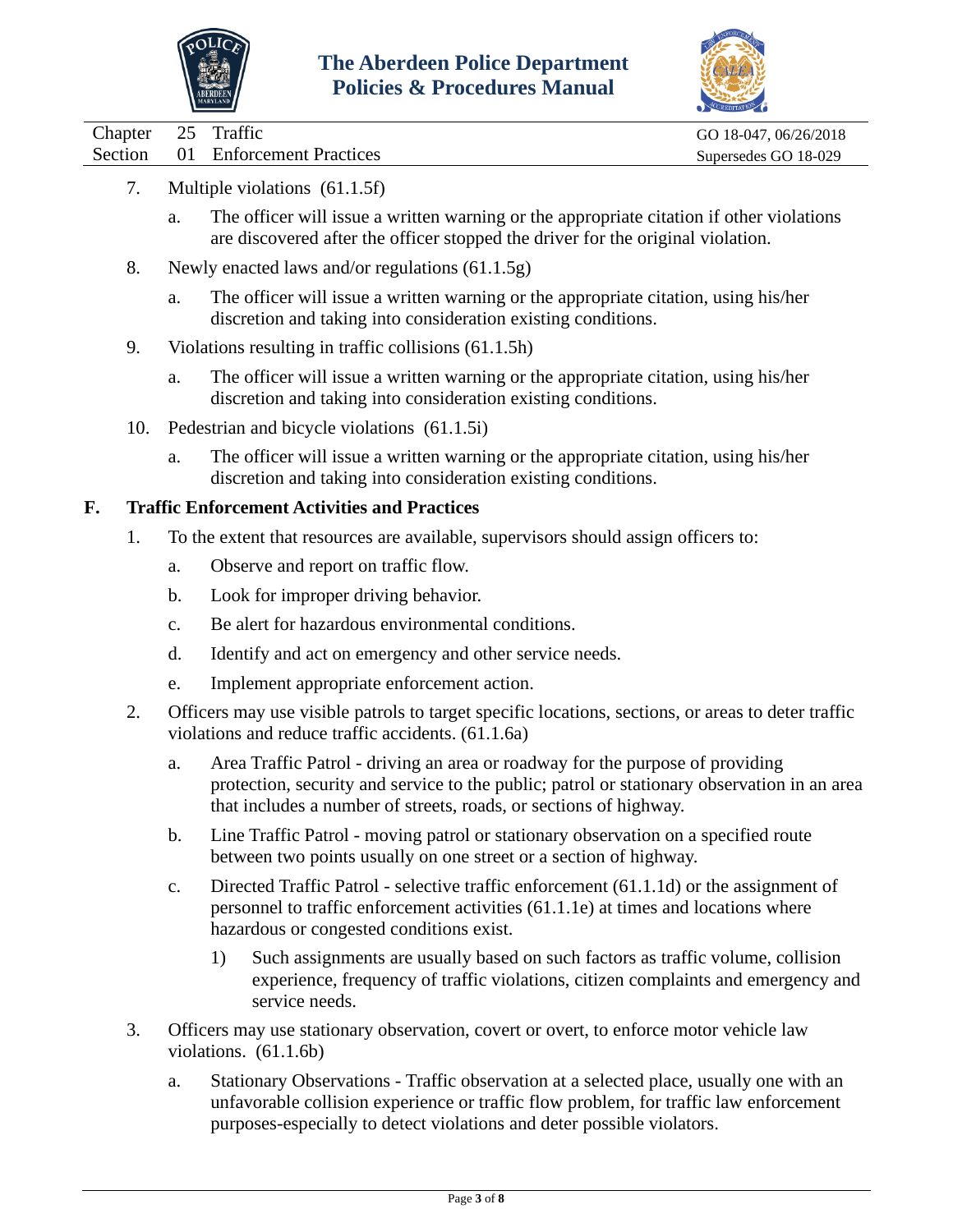



|    |         |                                                                                                                                                                                            |                                                                                                                                                                                                                                                                                                          | ACCREDITATION         |  |
|----|---------|--------------------------------------------------------------------------------------------------------------------------------------------------------------------------------------------|----------------------------------------------------------------------------------------------------------------------------------------------------------------------------------------------------------------------------------------------------------------------------------------------------------|-----------------------|--|
|    | Chapter | 25                                                                                                                                                                                         | Traffic                                                                                                                                                                                                                                                                                                  | GO 18-047, 06/26/2018 |  |
|    | Section | 01                                                                                                                                                                                         | <b>Enforcement Practices</b>                                                                                                                                                                                                                                                                             | Supersedes GO 18-029  |  |
|    |         | b.                                                                                                                                                                                         | Covert Stationary Patrol - Stationary observation in which the observer is not visible to<br>persons, using ordinary power of observation, from the roadway being observed.                                                                                                                              |                       |  |
|    |         | $\mathbf{c}$ .                                                                                                                                                                             | Overt Stationary Patrol - Stationary observation by an observer in full view but so<br>located, such as on a side street, that effort is required by those in the traffic stream to<br>discover the observer. In all cases, the patrol tactics adopted should be suited to the<br>enforcement objective. |                       |  |
|    |         | d.                                                                                                                                                                                         | Officers as Examples: Officers will drive patrol vehicles in compliance with existing<br>laws and in such a manner as to demonstrate exemplary driving behavior.                                                                                                                                         |                       |  |
|    |         |                                                                                                                                                                                            | When utilizing stationary patrol tactics, officers will park in such a manner so as<br>1)<br>not to impede or interfere with the traffic flow.                                                                                                                                                           |                       |  |
|    | 4.      |                                                                                                                                                                                            | Officers may use unmarked Department vehicles to enforce motor vehicle laws. (61.1.6c)                                                                                                                                                                                                                   |                       |  |
|    |         | a.                                                                                                                                                                                         | Officers will enforce motor vehicle laws using their assigned unmarked vehicles.                                                                                                                                                                                                                         |                       |  |
|    |         | b.                                                                                                                                                                                         | Officers who are assigned marked vehicles will not use unmarked vehicles to enforce<br>motor vehicle laws unless a Patrol unmarked vehicle is temporarily available.                                                                                                                                     |                       |  |
|    | 5.      |                                                                                                                                                                                            | Certified Traffic Officers will conduct roadside safety checks as dictated by the North<br>American Standard and the FMCSA (Federal Motor Carrier Safety Administration). (61.1.6d)                                                                                                                      |                       |  |
| G. |         |                                                                                                                                                                                            | <b>Alcohol Countermeasure Enforcement Activities (61.1.9)</b>                                                                                                                                                                                                                                            |                       |  |
|    | 1.      | When analyses show that a significant number of violations and/or collisions involving<br>impaired drivers have occurred, officers may be assigned to perform such duties as:<br>(61.1.1d) |                                                                                                                                                                                                                                                                                                          |                       |  |
|    |         | a.                                                                                                                                                                                         | Selective surveillance to ascertain the characteristic violation profile of the problem<br>drinker who drives.                                                                                                                                                                                           |                       |  |
|    |         | b.                                                                                                                                                                                         | Selective alcohol-related collision investigations and analyses of findings.                                                                                                                                                                                                                             |                       |  |
|    |         | $\mathbf{c}$ .                                                                                                                                                                             | Selective roadway checks to deter impaired drivers.                                                                                                                                                                                                                                                      |                       |  |
|    |         | d.                                                                                                                                                                                         | Selective enforcement of drinking driving laws.                                                                                                                                                                                                                                                          |                       |  |
|    | 2.      |                                                                                                                                                                                            | The Traffic Unit shall assign enhanced DUI saturation patrols (grant-funded) to supplement<br>Patrol Enforcement. (61.1.1e)                                                                                                                                                                              |                       |  |
|    | 3.      |                                                                                                                                                                                            | The Traffic Unit shall implement enforcement programs (grant-funded) to coincide with state<br>and national enforcement and awareness programs. (61.1.1d)                                                                                                                                                |                       |  |
| Н. |         |                                                                                                                                                                                            | <b>Traffic Enforcement Data</b>                                                                                                                                                                                                                                                                          |                       |  |
|    | 1.      |                                                                                                                                                                                            | The Traffic Unit shall be responsible for tracking and reviewing the following traffic<br>enforcement data:                                                                                                                                                                                              |                       |  |
|    |         | a.                                                                                                                                                                                         | Yearly compilation and review of traffic crash data (61.1.1a)                                                                                                                                                                                                                                            |                       |  |
|    |         |                                                                                                                                                                                            | 1)<br>The Traffic Officer will email the statistics and analysis to all APD personnel; and                                                                                                                                                                                                               |                       |  |
|    |         |                                                                                                                                                                                            | May recommend changes or improvements, if any.<br>2)                                                                                                                                                                                                                                                     |                       |  |
|    |         |                                                                                                                                                                                            | Monday committed and neglect of the file on forecast activities data (61,1,1)                                                                                                                                                                                                                            |                       |  |

- b. Yearly compilation and review of traffic enforcement activities data (61.1.1b)
	- 1) The Traffic Officer will compare the data to the prior year and recommend changes or improvements, if any; and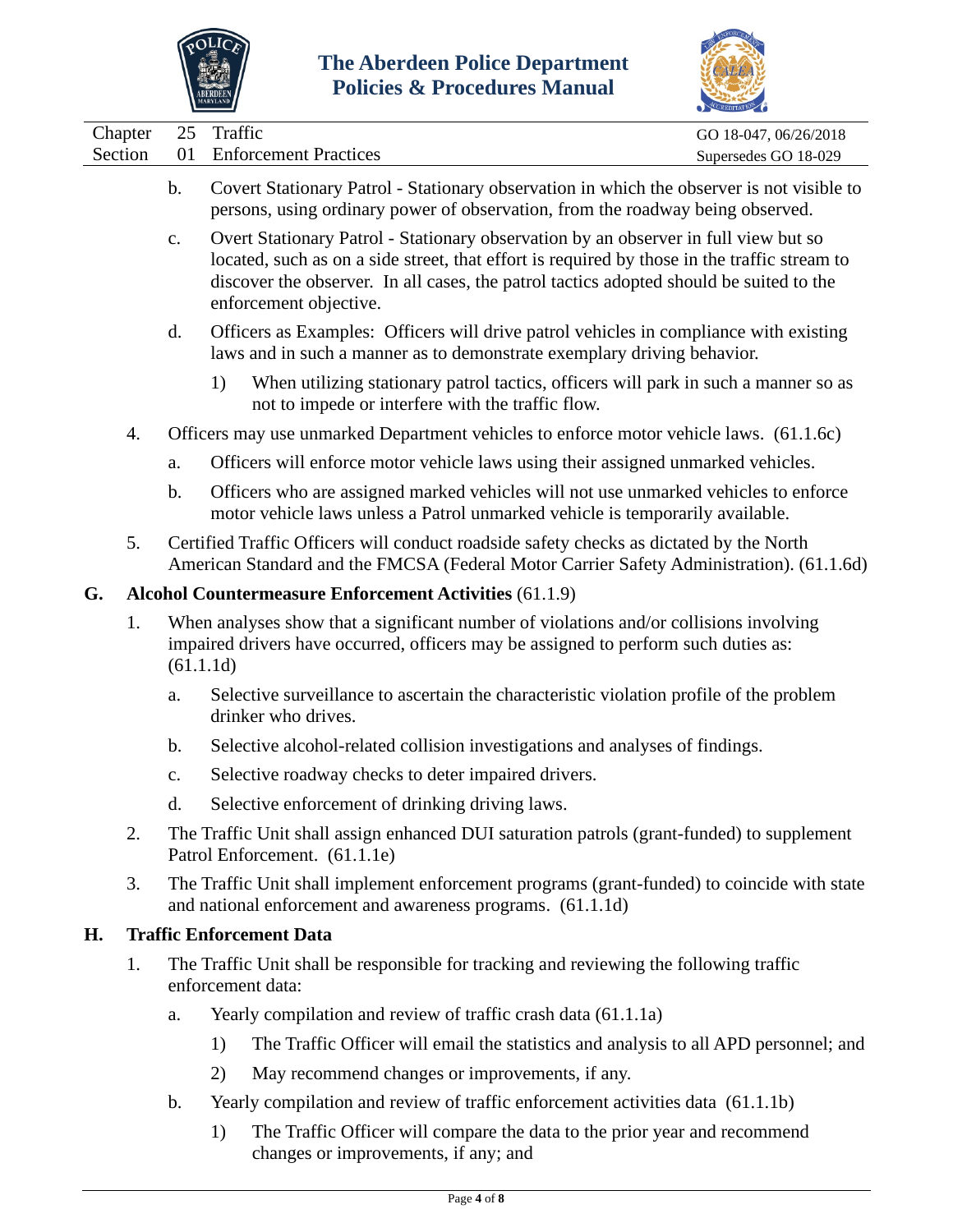



|    |                    |               | ABERDEEN<br>maryland | <u>Uncles</u> & 1 roceaures infantal                                                                                                                                                                                                                          |                                               |
|----|--------------------|---------------|----------------------|---------------------------------------------------------------------------------------------------------------------------------------------------------------------------------------------------------------------------------------------------------------|-----------------------------------------------|
|    | Chapter<br>Section | 25<br>01      | Traffic              | <b>Enforcement Practices</b>                                                                                                                                                                                                                                  | GO 18-047, 06/26/2018<br>Supersedes GO 18-029 |
|    |                    |               | 2)                   | Present the report to the Chief of Police, Command Staff, and Supervisors at Staff<br>Meetings.                                                                                                                                                               |                                               |
|    |                    | $C_{\bullet}$ |                      | Monthly comparison of collision data and enforcement activities data (61.1.1c)                                                                                                                                                                                |                                               |
|    |                    |               | 1)                   | The Traffic Officer will compare the data to the prior year, evaluate the results,<br>recommend changes or improvements, if any; and (61.1.1f)                                                                                                                |                                               |
|    |                    |               | 2)                   | Present the report to the Chief of Police, Command Staff, and Supervisors at the<br>monthly Staff Meetings.                                                                                                                                                   |                                               |
| I. |                    |               |                      | <b>Receiving Traffic Violation Complaints from School Bus Operators</b>                                                                                                                                                                                       |                                               |
|    | 1.                 |               |                      | The officer will issue a written warning or the appropriate citation, using his/her discretion<br>and taking into consideration existing conditions.                                                                                                          |                                               |
|    | 2.                 |               |                      | When a violation of the Maryland Vehicle Law, Sec. 21-706, (passing a stopped or stopping<br>school bus with flashing warning lights activated ) is reported to the Department by the<br>operator of a school bus, the following procedures will be followed: |                                               |
|    |                    | a.            |                      | The Police Communications Officer will obtain enough information from the operator<br>of the school bus as to:                                                                                                                                                |                                               |
|    |                    |               | 1)                   | the time and location of the alleged violation.                                                                                                                                                                                                               |                                               |
|    |                    |               | 2)                   | the license number and complete description of the vehicle involved in the<br>violation.                                                                                                                                                                      |                                               |
|    |                    |               | 3)                   | a description of the operator of the vehicle.                                                                                                                                                                                                                 |                                               |
|    |                    | $\mathbf b$ . |                      | The PCO will dispatch the information to the area Patrol Officer.                                                                                                                                                                                             |                                               |
|    | 3.                 |               |                      | The officer should issue a citation to the registered owner if all the information was received.                                                                                                                                                              |                                               |
|    | 4.                 |               |                      | If the operator of the vehicle at the time of the violation cannot be established, the officer<br>will issue a Motor Vehicle Warning to the registered owner of the vehicle.                                                                                  |                                               |
|    | 5.                 |               |                      | The officer will advise the registered owner of the following information:                                                                                                                                                                                    |                                               |
|    |                    | a.            |                      | A violation of the Maryland Vehicle Law, Sec. 21-706 was reported to this Department<br>describing the owner's vehicle as the one committing the violation; and                                                                                               |                                               |
|    |                    | b.            |                      | The warning is being issued because there is insufficient information as to the identity<br>of the operator to issue a traffic citation.                                                                                                                      |                                               |
| J. |                    |               |                      | <b>Stopping and Approaching the Violator</b>                                                                                                                                                                                                                  |                                               |
|    | 1.                 |               |                      | For all traffic stops, the officer should notify Communications of the intended location of the<br>traffic stop, the license number, and the number of occupants of the vehicle.                                                                              |                                               |
|    | 2.                 |               |                      | The officer will signal the violator to stop, using "overhead" lights and siren (if needed).                                                                                                                                                                  |                                               |
|    | 3.                 |               |                      | Traffic Violator/Officer Contacts (61.1.9)                                                                                                                                                                                                                    |                                               |
|    |                    | a.            |                      | Officers will use a standard verbal approach to violators to minimize conversation and                                                                                                                                                                        |                                               |

- keep potential verbal altercations to a minimum. b. Officers will take proper enforcement action and attempt to favorably alter the
- violator's future driving habits.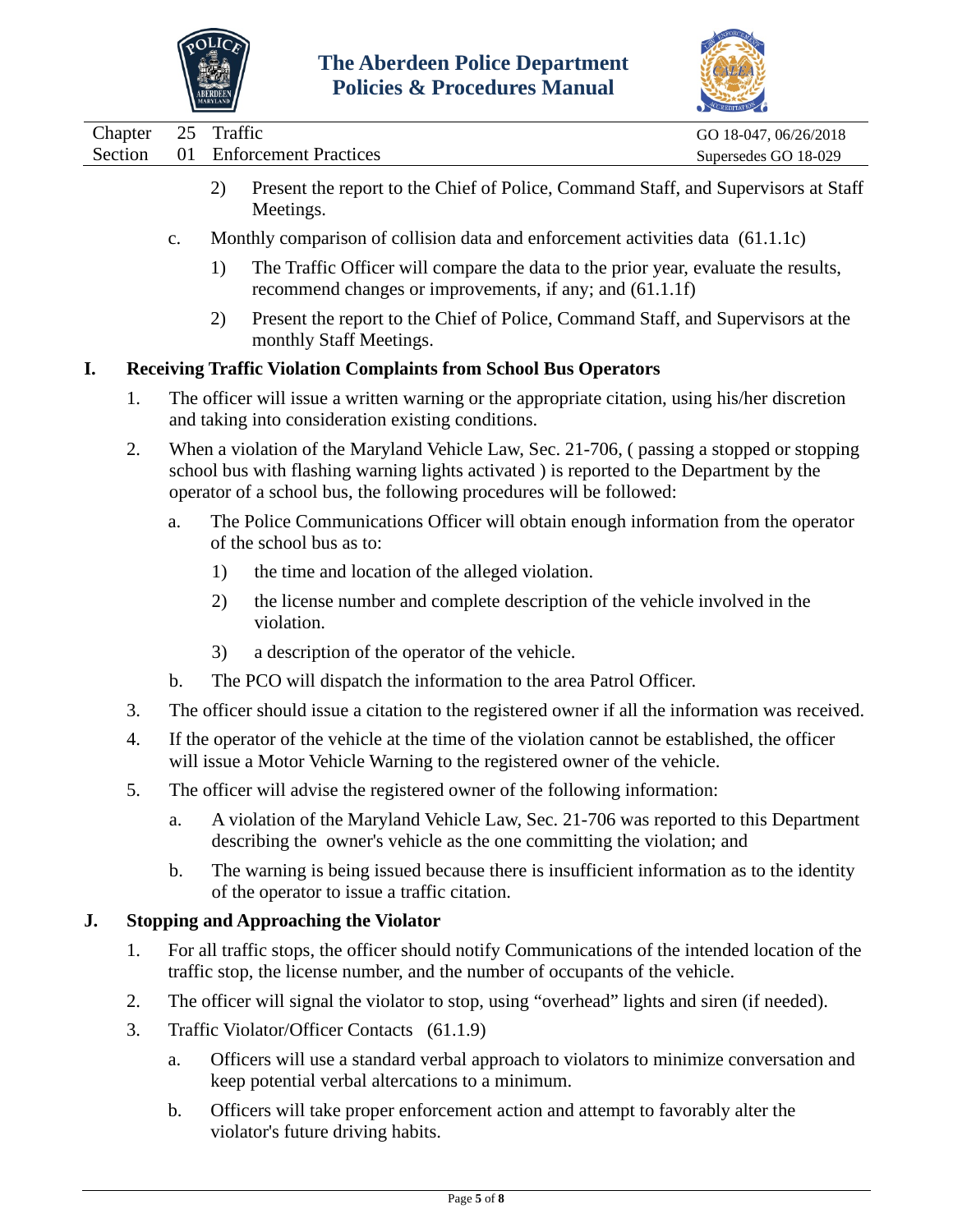



|                    |                                               | <b>MARYLAND</b> |                                                                                                                                                  |                                               |
|--------------------|-----------------------------------------------|-----------------|--------------------------------------------------------------------------------------------------------------------------------------------------|-----------------------------------------------|
| Chapter<br>Section | 25<br>01                                      | Traffic         | <b>Enforcement Practices</b>                                                                                                                     | GO 18-047, 06/26/2018<br>Supersedes GO 18-029 |
|                    | $C_{\bullet}$                                 |                 | Officers should attempt to minimize conflict through professional interaction with a<br>violator by using any or all of the following:           |                                               |
|                    |                                               | 1)              | Greeting (good morning/afternoon/evening);                                                                                                       |                                               |
|                    |                                               | 2)              | Introduce yourself and identify the Department;                                                                                                  |                                               |
|                    |                                               | 3)              | Explain the reason for the stop;                                                                                                                 |                                               |
|                    |                                               | 4)              | Direct the violator to remain in the vehicle;                                                                                                    |                                               |
|                    |                                               | 5)              | Ask for the driver's license/insurance card/vehicle registration;                                                                                |                                               |
|                    |                                               | 6)              | Determine the enforcement action to be taken; and,                                                                                               |                                               |
|                    |                                               | 7)              | Provide an explanation of any action taken, especially if a traffic citation is issued,<br>including how the violator may resolve the matter.    |                                               |
| 4.                 |                                               |                 | The officer should approach from the rear of the violator's car.                                                                                 |                                               |
| 5.                 | Traffic stops conducted with back-up officers |                 |                                                                                                                                                  |                                               |
|                    | a.                                            |                 | The Stopping Officer will be in command and will give all instructions to the driver<br>and passengers.                                          |                                               |
|                    | $\mathbf b$ .                                 |                 | The Back-up Officer during the traffic stop should exit the vehicle and cover the<br>Stopping Officer.                                           |                                               |
|                    | c.                                            |                 | The two officers should not approach the violator together.                                                                                      |                                               |
| K.                 |                                               |                 | <b>Unknown Risk Stop/Felony Stop</b>                                                                                                             |                                               |
| 1.                 |                                               |                 | When a vehicle driven or occupied by a known or suspected felon is located by an officer,<br>the officer shall: $(61.1.7a-b)$                    |                                               |
|                    | a.                                            |                 | Immediately notify the Communications Section and give the location of the vehicle<br>and a description of the vehicle and the vehicle occupants |                                               |
|                    | b.                                            |                 | Keep the suspect vehicle in view; and                                                                                                            |                                               |
|                    | c.                                            |                 | Request back-up officers to help conduct the felony stop.                                                                                        |                                               |
| 2.                 |                                               |                 | Felony Stop Procedures (61.1.7b)                                                                                                                 |                                               |
|                    | a.                                            |                 | When the suspect's vehicle is stopped, the officer will position the patrol vehicle in a<br>tactical position, keeping the suspect in view.      |                                               |
|                    | $\mathbf b$ .                                 |                 | Back-up officers, upon arrival, position their vehicles tactically and will stay out of the<br>line of fire.                                     |                                               |
|                    | $\mathbf{c}$ .                                |                 | The Stopping Officer will remain at his/her vehicle to give commands to the driver.                                                              |                                               |

- d. When the driver has exited the vehicle and is secured, the Stopping Officer will give commands to the remaining occupants to exit the vehicle.
- e. When all occupants have been removed and secured from the vehicle, then officers can search and clear the vehicle.
- f. When the driver and the occupants have been searched and secured, and the stopped vehicle has been cleared, the entire traffic stop will be complete.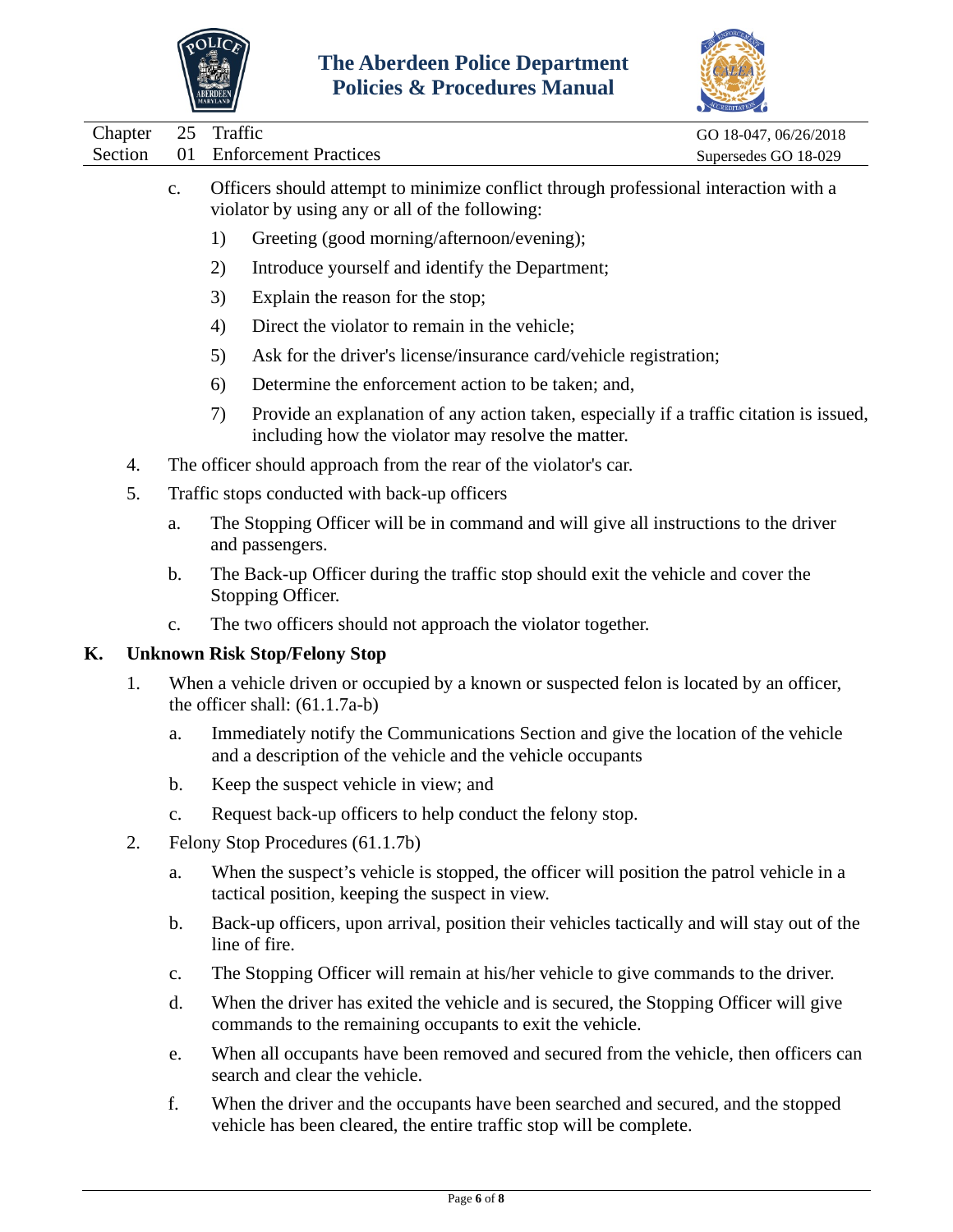



01 Enforcement Practices Supersedes GO 18-029

### **L. Confiscation of M.V.A. Documents**

- 1. Officers may confiscate driver's licenses, certificates of title, registration cards, or registration plates when these items are required as evidence in support of specific charges.
	- a. Officers will not confiscate these items solely for the purpose of returning them to the Motor Vehicle Administration (M.V.A.).
- 2. Registration documents and/or plates may be confiscated based on the following criteria:
	- a. The M.V.A. registration listing must indicate:
		- 1) the registration is flagged for the Maryland State Police; and
		- 2) a confirmed tag pick-up order has been issued.
- 3. Officers shall place all confiscated tags and a copy of the METERS printout, including the pick-up number, into Evidence & Property control prior to the end of the officers' shifts.

#### **M. Re-Examination of a Driver** (61.1.11)

- 1. The officer may request the reexamination of a driver who appears to be mentally or physically incapable of safely operating a motor vehicle.
- 2. The officer will establish reasonable grounds for a re-examination.
- 3. The officer will complete MVA Form DC-039 or the E-TIX E-Referral and describe the reason the officer believes the driver needs to be re-examined.
- 4. The officer may explain the reexamination process to the driver.

### **N. Parking Enforcement Procedures** (61.1.12)

- 1. Officers will use discretion in the issuance of all parking citations.
- 2. Officers are expected to aggressively enforce parking violations, and they are also expected to be aware of certain conditions which affect citizens who reside in those areas.
- 3. Citations for Parking Violations
	- a. Officers will issue citations for enforcement of parking ordinances, as appropriate.
	- b. Officers will ensure that all citations they write will be legible and written in black ink.
- 4. Handicapped Parking Enforcement
	- a. The Maryland Vehicle Law and City Code have laws that provide for handicapped parking and the issuance of handicapped plates, placards or stickers.
	- b. Before issuing a citation to a vehicle that appears to be in violation, officers will:
		- 1) Determine if the vehicle has proper registration plates;
		- 2) Very carefully inspect the front and rear windows and dashboard to determine if "handicapped" signs are in these locations.
		- 3) After checking the vehicle thoroughly, then issue the citation, as appropriate.

### **O. Impounding Illegally Parked Vehicles**

- 1. Officers shall not routinely impound vehicles for parking violations.
- 2. When possible, the officer will give the owner/operator a reasonable opportunity to remove the vehicle.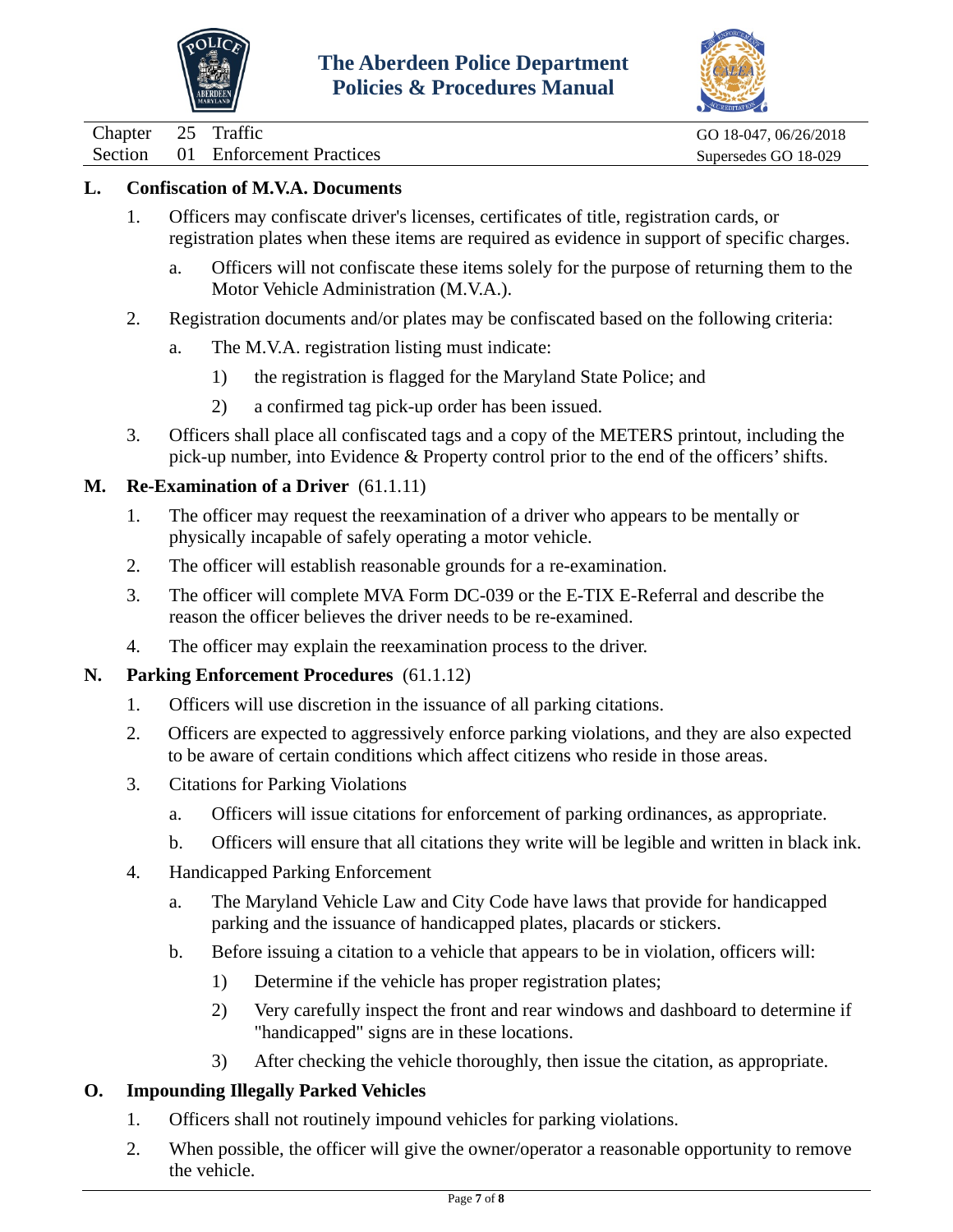



Chapter 25 Traffic GO 18-047, 06/26/2018 Section 01 Enforcement Practices Supersedes GO 18-029

- 3. Impoundment is authorized:
	- a. If a vehicle is parked or standing in a location that:
		- 1) impedes the movement of traffic or blocks a driveway or entrance; or
		- 2) is unattended on any road, highway, alley or parking lot, in a position that constitutes a threat to public safety; or
		- 3) is posted "No Parking Parade Route."
	- b. In 48-hour violations the vehicle may be impounded following the issuance of a written warning or citation, under the following conditions:
		- 1) Additional complaints are received relative to the vehicle; and
		- 2) The registered owner of the vehicle does not reside on an adjacent residential property and there are no other violations other than the 48-hour violation; and
		- 3) The officer has supervisor approval.
	- c. Exigent circumstances exist that endanger public safety (Example: leaking gas);
	- d. When assisting Public Works with enforcement and/or impoundment of vehicles in violation of official "No Parking" signs during street construction or leaf collection, only after consulting with the Patrol Supervisor and obtaining authorization.
	- 4. Officers will obtain authorization from the supervisor before impounding any vehicle for a parking violation.
	- 5. The supervisor will ensure that the vehicle impoundment meets the requirements of this procedure.

### **P. Voiding Parking Citations**

- 1. Officers are prohibited from voiding parking citations.
- 2. The Chief of Police can administratively void parking citations for the following reasons:
	- a. If an officer issues a citation in error, such as, failing to see a valid handicapped sticker or residential parking permit displayed on the vehicle.
	- b. If an officer makes an error while writing a citation.
	- c. If an unused citation has copies that are lost or stolen.
	- d. If a citation has become unsuitable for issuance due to accidental exposure to rain, snow, etc.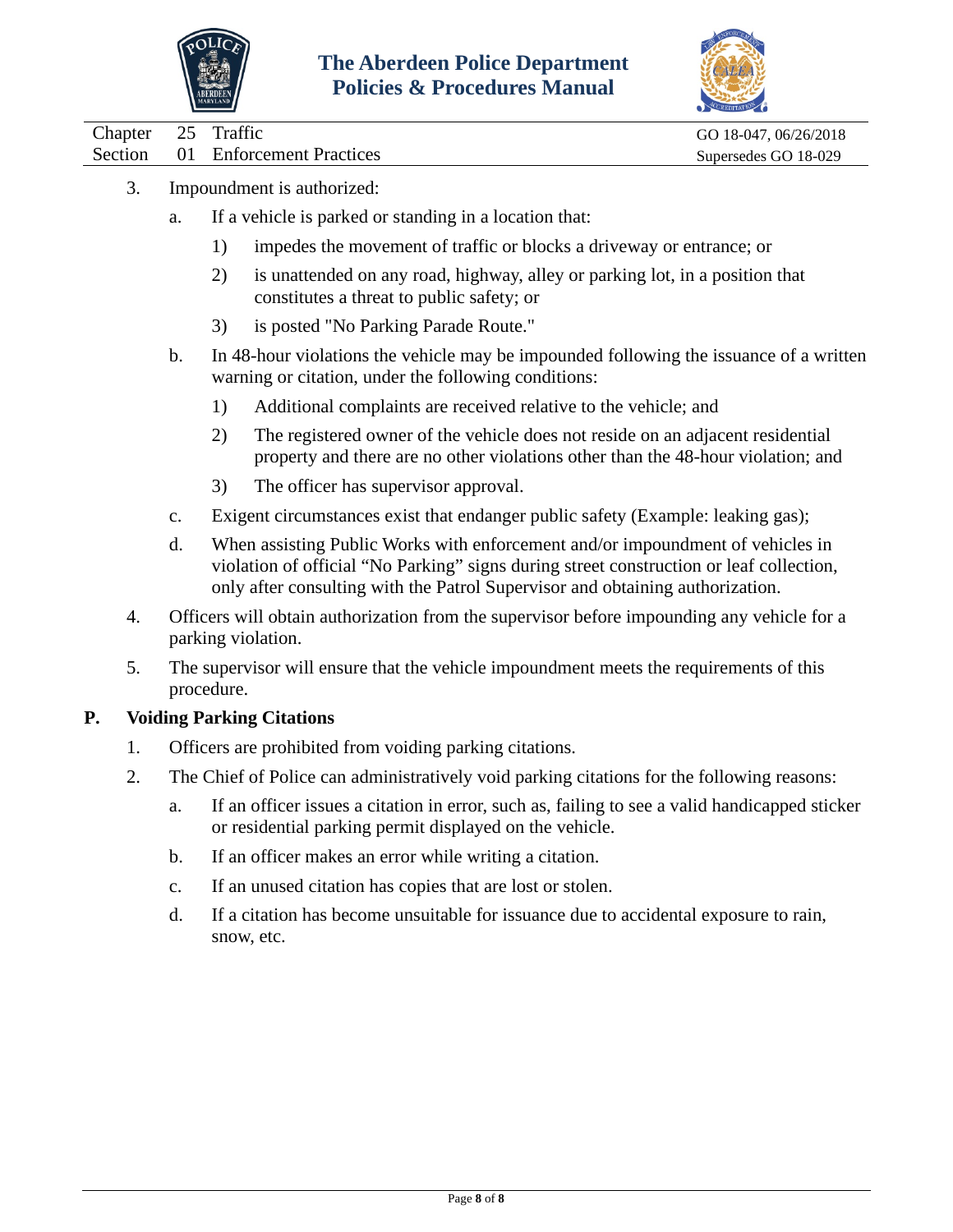



<span id="page-9-0"></span>

| Chapter 25 Traffic |                                  | GO 18-030, 04/03/2018 |
|--------------------|----------------------------------|-----------------------|
|                    | Section 02 Direction and Control | Supersedes GO 16-014  |

### **A. Policy** (61.3.2a)

- 1. The Department will strive to direct appropriate enforcement efforts toward frequent violations and traffic-related needs in the community.
- 2. Officers will direct traffic when unusual events occur that impede the regular flow of traffic.
- 3. Officers will direct traffic to:
	- a. Expedite free flow of opposing traffic streams;
	- b. Control turning movements;
	- c. Control pedestrian movement; and
	- d. Expedite the movement of emergency equipment.

### **B. Manual Direction and Control Instructions**

- 1. Officers shall wear reflective vests every time they are directing or controlling traffic. (61.3.2e)
- 2. Officers shall use uniform hand signals and gestures for manual traffic direction and control.
- 3. Officers will use flashlights or highway flares while manually directing traffic during the hours of darkness or under conditions of limited visibility due to weather conditions.
- 4. Uniform Hand Signals
	- a. To Stop Traffic
		- 1) The officer/crossing guard should first extend his/her arm and index finger toward, and look directly at, the person to be stopped until that person is aware, or it can be reasonably assumed that the person is aware, of the officer's gesture.
		- 2) Second, the pointing hand is raised at the wrist so that the palm is toward the person to be stopped.
		- 3) The palm is then held in this position until the vehicle has stopped.
		- 4) To stop traffic from both directions on a two-way street, the procedure is then repeated for traffic coming from the other direction while continuing to maintain the raised arm and palm toward the traffic previously stopped.
		- 5) The same procedure applies to stopping vehicles from intersecting roadways.
	- b. To Start Traffic
		- 1) The officer/crossing guard should first stand with shoulder and side toward the traffic to be started, extending the arm and index finger toward, while looking directly at the driver until that driver is aware of the officer's gesture.
		- 2) Second, with palm toward the officer, the pointing arm is swung from the elbow through a vertical semi-circle until the hand is adjacent to the chin.
		- 3) If necessary this gesture is repeated until traffic begins to move.
		- 4) To start traffic from both directions on a two-way street, the procedure is then repeated for traffic coming from the other direction.
		- 5) The same procedure applies to starting vehicles from intersecting roadways.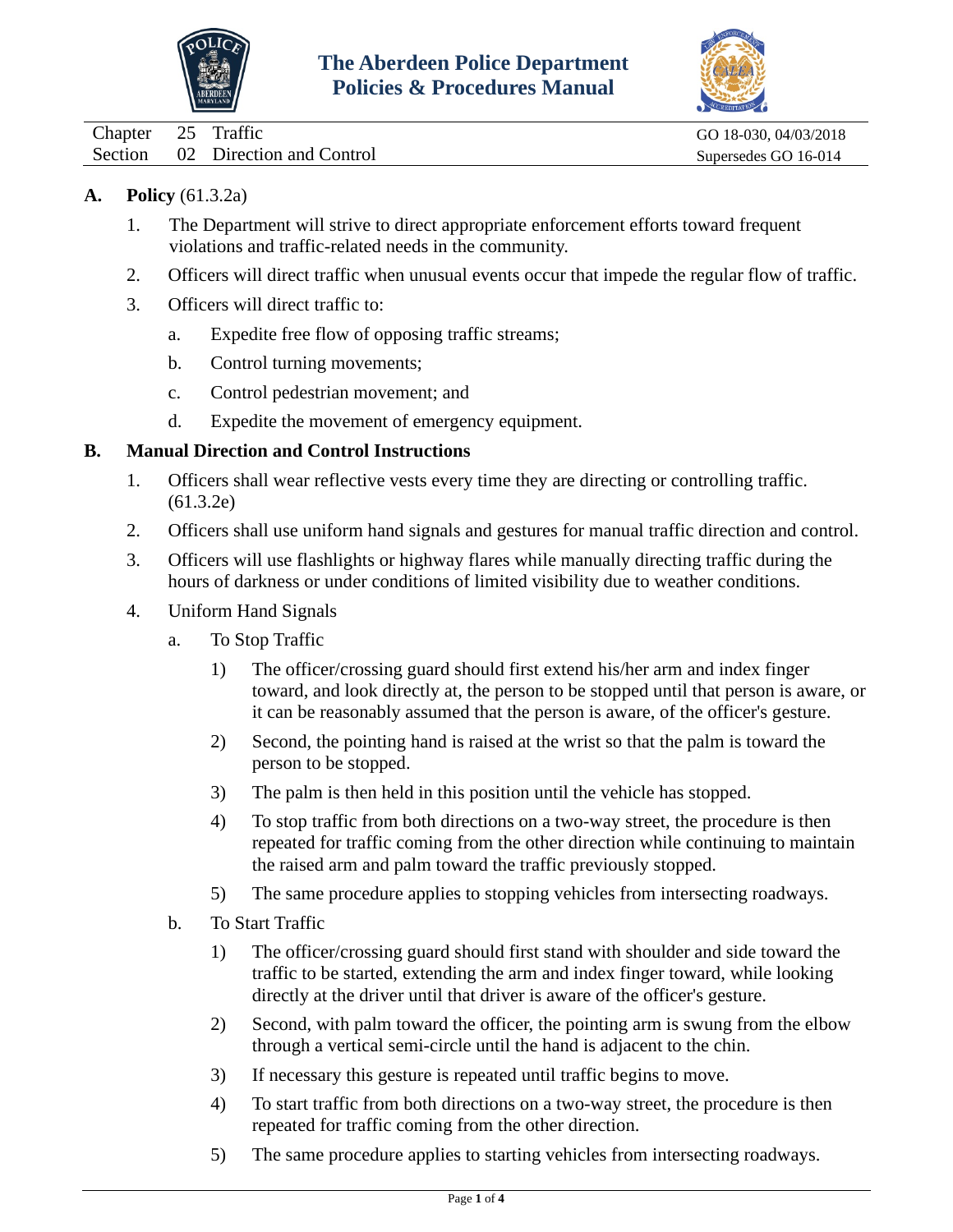



| Chapter 25 Traffic |                                  | GO 18-030, 04/03/2018 |
|--------------------|----------------------------------|-----------------------|
|                    | Section 02 Direction and Control | Supersedes GO 16-014  |
|                    |                                  |                       |

- c. Right Turns
	- 1) If the driver is approaching from the officer's right side, the extended right arm, index finger, and gaze are first directed toward the driver, followed by swinging the extended arm and index finger in the direction of the driver's intended turn.
	- 2) If the driver is approaching from the officer's left side, either the same procedure may be followed or the extended left forearm may be raised to a vertical position from the elbow while closing the fingers so that the remaining extended thumb points in the direction of the driver's intended turn.
- d. Left Turns
	- 1) To start left turning drivers, the officer's left side and arm should be toward the left turning driver.
	- 2) The officer should then extend the left arm and index finger and then gaze toward a left turning driver.
	- 3) When the left turning driver's attention has been gained, the extended left arm and index finger are swung to point in the direction the driver intends to go.
	- 4) The officer should not direct his/her gaze, nor turn his/her body toward a left turning driver unless he/she is prepared for the driver to complete the left turn.
- 5. Driver Confusion
	- a. When a driver or pedestrian misunderstands or misinterprets an officer's directions, the officer will move reasonably close to the person and politely and briefly explain the officer's directions.
	- b. The officer will allow the driver to proceed when it is safe to do so.
	- c. If there is a deliberate and flagrant failure to heed an officer's directions, the officer should consider the necessary enforcement action.

#### **C. Adverse Road and Weather Conditions** (61.3.2b)

- 1. Officers will provide scene protection and traffic control, appropriately, in adverse road and weather conditions.
- 2. Officers may direct the PCO to initiate a Regional Broadcast about the specific road conditions, visibility, location, and other appropriate information.

#### **D. Hazardous Roadway Conditions** (61.4.2)

- 1. Upon discovery of a hazardous roadway condition, the officer shall request that the appropriate state/local agency to take corrective action.
	- a. The officer will contact the Communications Section and the supervisor about the situation.
	- b. The PCO will notify the appropriate department or agency.
	- c. The officer will follow up to determine that the appropriate action was taken and the hazard was removed from the roadway.
- 2. The officer may remove lightweight debris from the roadway, determined on a case-by-case basis.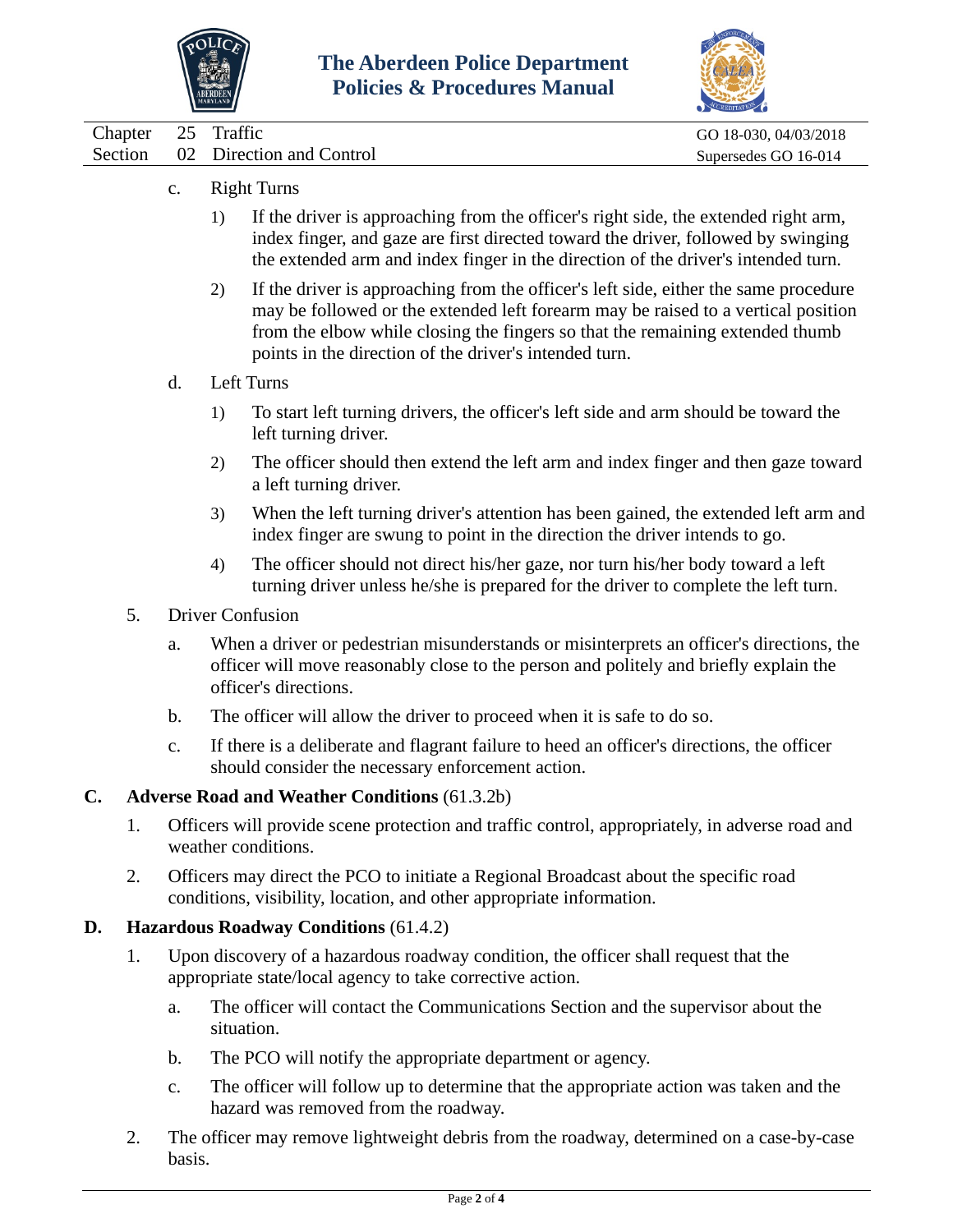



Chapter 25 Traffic GO 18-030, 04/03/2018

Section 02 Direction and Control Supersedes GO 16-014

# **E. Temporary Traffic Control** (61.3.2d)

- 1. Officers may use the following temporary traffic control devices when situations require traffic to be diverted.
	- a. Officer
		- 1) Utilized to divert or control traffic in lieu of other regulatory device;
	- b. Marked Vehicle
		- 1) Generally utilized to block a particular area or street
		- 2) Officers shall activate emergency lighting equipment whenever a police vehicle is used to block or control traffic
	- c. Barricade, Rope
		- 1) Same uses as vehicle
	- d. Traffic Cones
		- 1) Utilized to gradually channel traffic from a situation or hazard
	- e. Highway Safety Flares (Chemical or Electronic)
		- 1) Ignite or turn on (electronic) flares and place as warning devices, such as:
			- a) Temporary cones until traffic cones arrive;
			- b) Temporary barrier to close a street until traffic barrier or cones arrive; or
			- c) Place the lit flares on the roadway a safe distance from the police vehicle (with emergency equipment activated) as an additional alert to oncoming motorists that the police vehicle ahead is stationary.
- 2. Officers should use temporary traffic control devices in emergency conditions including but not limited to:
	- a. Accidents; (61.3.2d)
	- b. Large holes in the road;
	- c. Fires;
	- d. Hostage situations; and
	- e. Other incidents that indicate the need for immediate traffic control.
- 3. Officers shall use their judgement to determine the type of control device to use in a situation.
- 4. Officers may use temporary traffic control devices in non-emergency situations including but not limited to:
	- a. Parades;
	- b. Sporting events;
	- c. Dignitary protection; and
	- d. Traffic Enforcement activities.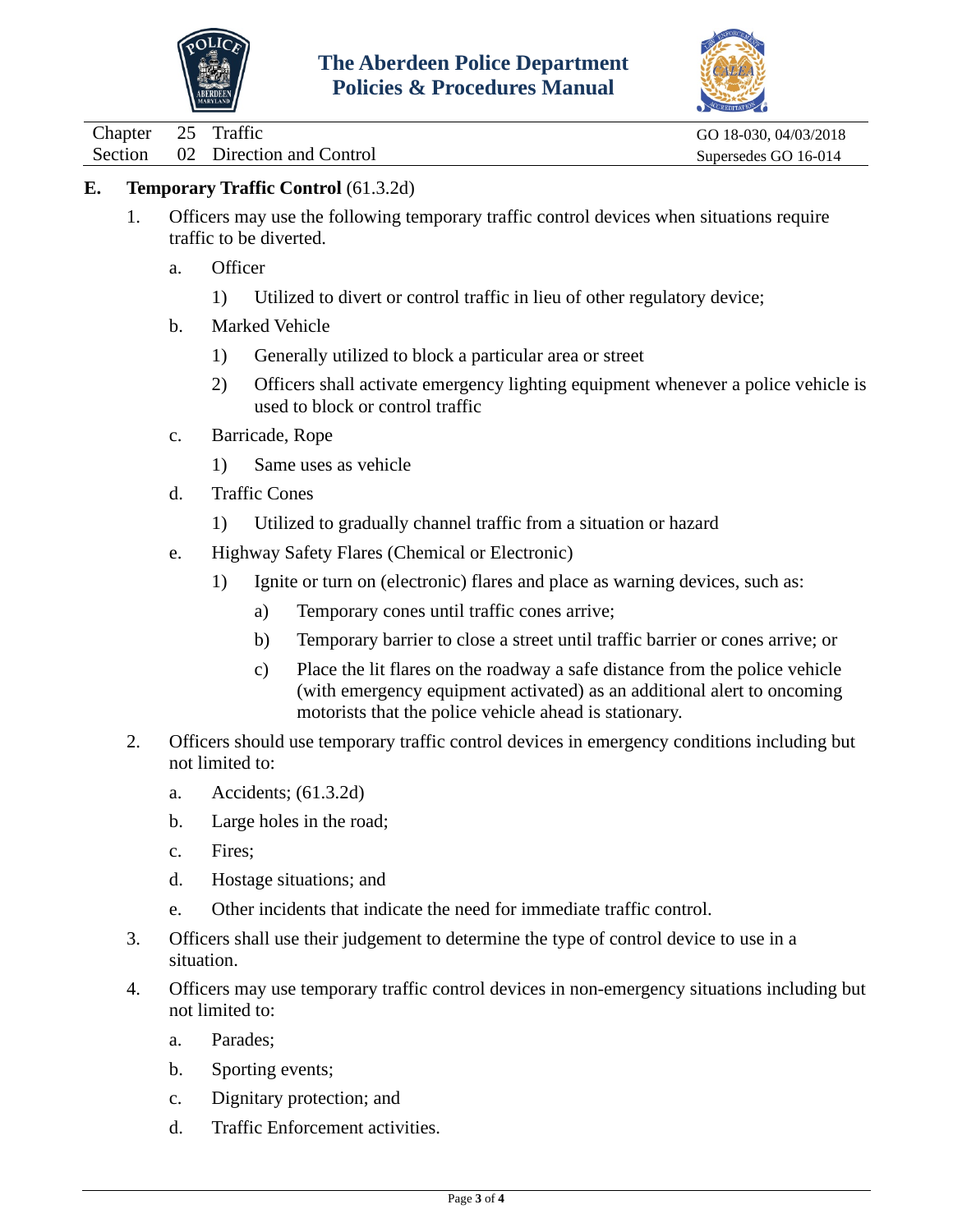



| Chapter 25 Traffic |                                  | GO 18-030, 04/03/2018 |
|--------------------|----------------------------------|-----------------------|
|                    | Section 02 Direction and Control | Supersedes GO 16-014  |

5. Officers shall remove Police Department initiated temporary traffic control devices as soon as the situation allows.

### **F. Escort Services** (61.3.3)

- 1. Medical Emergency Escorts
	- a. The first officer on the scene shall initiate First Responder procedures.
	- b. The officer shall notify Communications to dispatch an ambulance.
	- c. Officers are prohibited from escorting civilian vehicles in medical emergencies.
- 2. Funeral Escorts
	- a. The PCO will receive the request from the funeral home and will advise the supervisor about the request and the route of the procession.
	- b. The available officer will respond to the request, approved by the supervisor.
- 3. Other Escorts
	- a. Requests received in Writing Communications will forward requests directly to the Patrol Lieutenant.
	- b. Requests received by Phone The PCO will contact the supervisor, who will notify the Patrol Lieutenant.
	- c. The Patrol Lieutenant will approve or deny the request and notify the supervisor.
	- d. The Supervisor will assign officers, if approved; or notify the requestor that escort was not approved.

#### **G. Traffic Engineering**

- 1. Complaints or suggestions concerning traffic engineering deficiencies (61.3.1a)
	- a. Non-Emergency Officers who observe or receive a citizen's complaint regarding traffic engineering shall notify the Division Commander, advising of the complaint, type, and location.
	- b. Emergency Officers who observe or received a citizen's complaint that constitutes an emergency shall notify the Communications Section, who will notify the appropriate department or agency, and the supervisor.
	- c. The officer shall document all problems found and any corrective action taken.
- 2. Transmitting collision and enforcement data to local or regional traffic engineering authorities.
	- a. The Patrol Lieutenant shall submit any significant and appropriate traffic accident analyses and enforcement data to local/regional traffic engineering authorities, through the chain of command to the Chief of Police. (61.3.1b)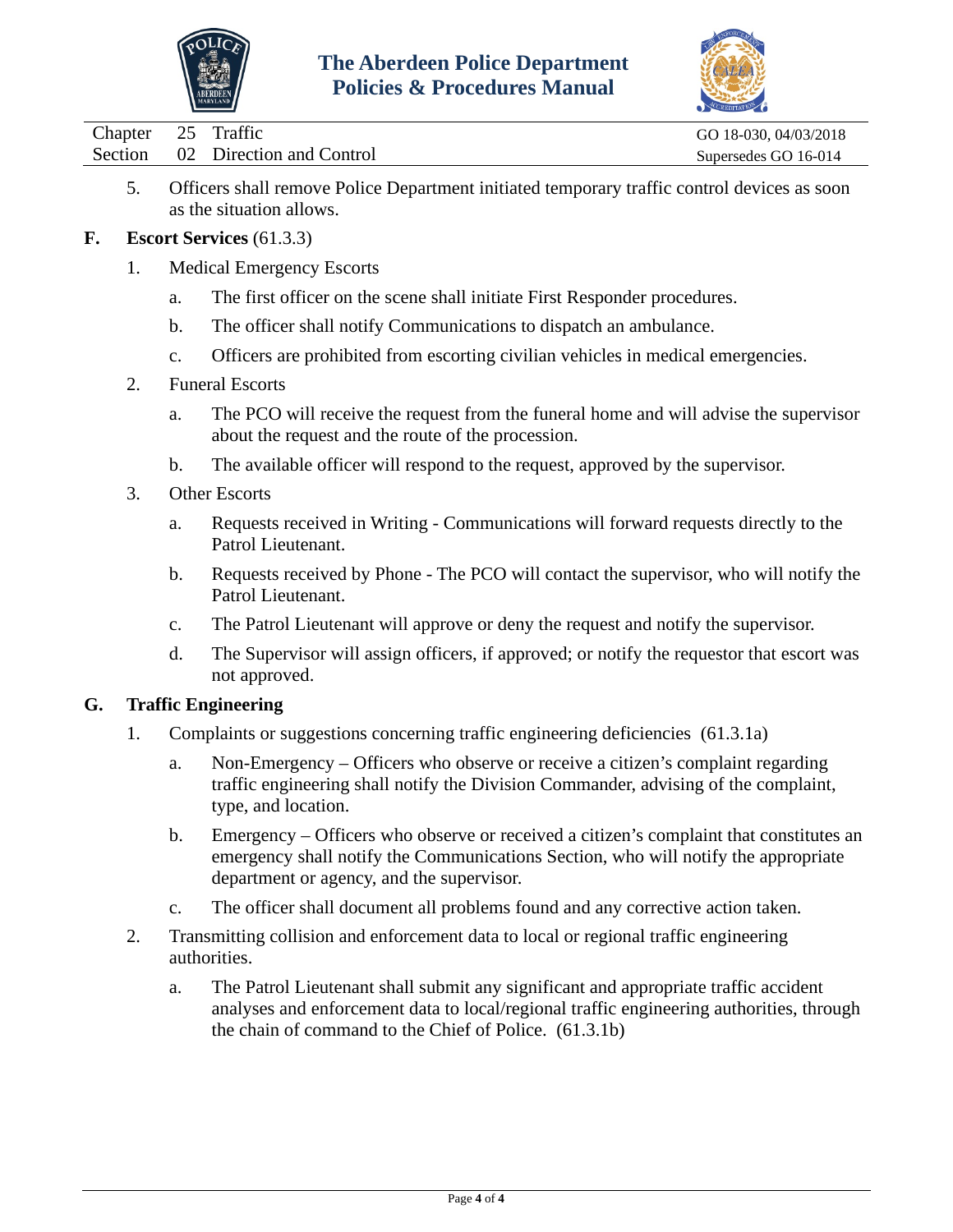



<span id="page-13-0"></span>Chapter 25 Traffic GO 14-044, 06/05/2014

Section 03 Citation Control Supersedes GO 13-002

# **A. Policy**

- 1. Issuing and accounting for traffic citations is rigidly controlled by Maryland Department of Transportation Motor Vehicle Administration and this Department.
- 2. Citation Books and issued citations are kept secured in the Records Section. (82.3.4c)

# **B. Uniform Complaint and Citation Book Distribution** (82.3.4a)

- 1. Records Clerk will issue citation books.
- 2. The Records Clerk will complete the Talley Uniform Complaint & Citation Book form for each citation book issued, entering:
	- a. POLICE DEPARTMENT Aberdeen Police Department;
	- b. DATE Date of receipt; and
	- c. ISSUED TO Officer's name and ID.
- 3. Upon receiving the citation books, officers will verify the numerical sequence of the control numbers indicated in the citation book.

## **C. Accounting for Citations** (82.3.4b)

- 1. Officers will account for every citation, whether it is:
	- a. Issued;
	- b. Damaged;
	- c. Destroyed; or
	- d. Lost.
- 2. Upon receiving from officers their issued or damaged citations, the records clerk will record the citations on the Tally Uniform Complaint and Citation Book form.

# **D. Reporting Requirements**

- 1. The records clerk will ensure that the issued citations are recorded, in numerical sequence, on the Uniform Traffic Citation Transmittal (Form DC-CR/95) and forwarded to District Court for processing.
- 2. After the records clerk has recorded the citations and signed the transmittal sheet, the original and copies, two, four and five of the transmittal sheet, plus the court copy of the citation, will be forwarded to the District Court.
- 3. The Department employee making the delivery to the District Court will have the transmittal sheet signed by the court employee accepting the traffic citations.
	- a. The court retains the original and copies two and four of the daily transmittal sheet.
	- b. The receipt (copy five of the daily transmittal sheet) is returned to the installation and filed.
- 4. The law enforcement copy of the citation and the third copy of the daily transmittal sheet will be placed in the appropriate OPS file.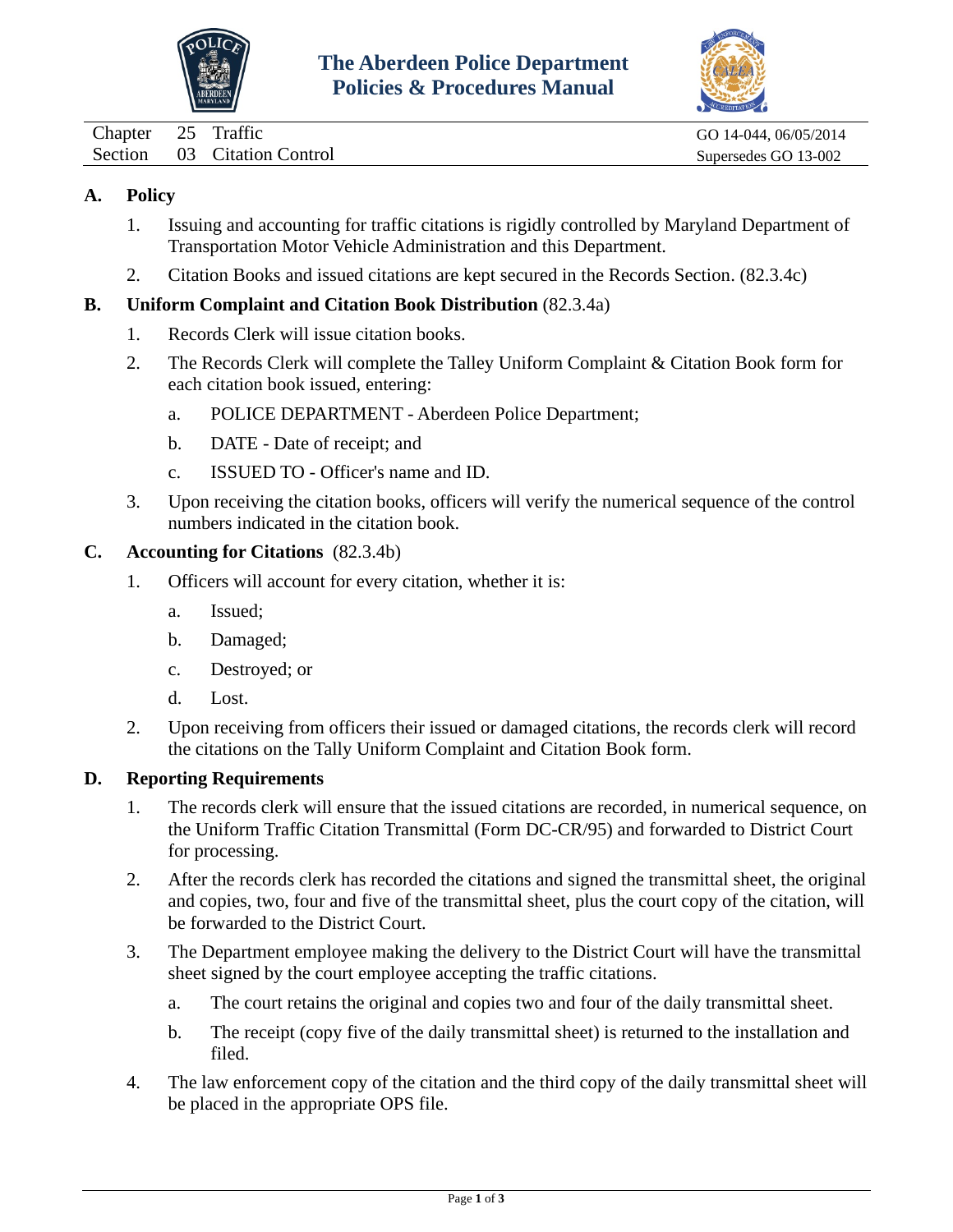



Chapter 25 Traffic GO 14-044, 06/05/2014 Section 03 Citation Control Supersedes GO 13-002

### **E. Voidance of Citations**

- 1. If an error is made while writing a citation, if an unused citation has copies lost or stolen, or, if citations have become unsuitable for issuance due to accidental exposure to rain, snow, etc., they may be administratively voided by the Chief of Police.
- 2. Officers requesting the voiding of a citation will forward all copies of the citation, along with a Buck Slip (APD Form 37) requesting a citation voidance to his immediate supervisor for transmittal to the Chief of Police.
- 3. The Chief of Police may void a citation by inserting the void date in the violation date area of the citation, entering all officer information and signing the citation. The word "VOID" shall be printed in bold letters across the front of the citation.
	- a. NOTE: Any time the defendant receives his/her copy of the citation, it cannot be voided and the defendant must follow the normal procedure for citations issued by officers.
- 4. The #1 and #4 copies of a voided citation, or photocopies of those copies if the #1 and/or #4 copy was lost or stolen, and appropriate daily transmittal sheets shall be forwarded to the District Court for accountability.
- 5. All other copies of a voided citation (#2, and #3), and appropriate daily transmittal sheet will be retained in accordance with the Department's established records retention schedule.
	- a. The word "VOID" shall be entered on the Tally sheet for the corresponding numbered citation.
	- b. The Citation Voidance Request (APD Form 37) will be filed in the personnel file of the employee requesting the voidance for a period of one year and then destroyed.

#### **F. Loss or Theft of Citations**

- 1. In the event all copies of a citation or a citation book are lost or stolen, the employee to whom it was issued will follow the procedure outlined in Chapter 22, Section IV lost or damaged department equipment.
- 2. Upon review and approval of the required report by the Chief of Police, a copy of the report will be forwarded to the records clerk.
- 3. The records clerk will notify the State Motor Vehicle Administration in writing concerning such loss or theft in order that they may adjust their records accord

### **G. Disposition of Citations upon Resignation or Retirement**

- 1. Citations books cannot be transferred from one officer to another.
	- a. If an officer terminates employment with the Department, all citation books issued to the employee will be returned to the Administrative Lieutenant or his designee.
	- b. That individual will then forward the unused citation books to the Motor Vehicle Administration for disposition.
- 2. When an officer resigns or retires, every effort will be made by that employee to make a final disposition on every open traffic citation prior to separation from the Department.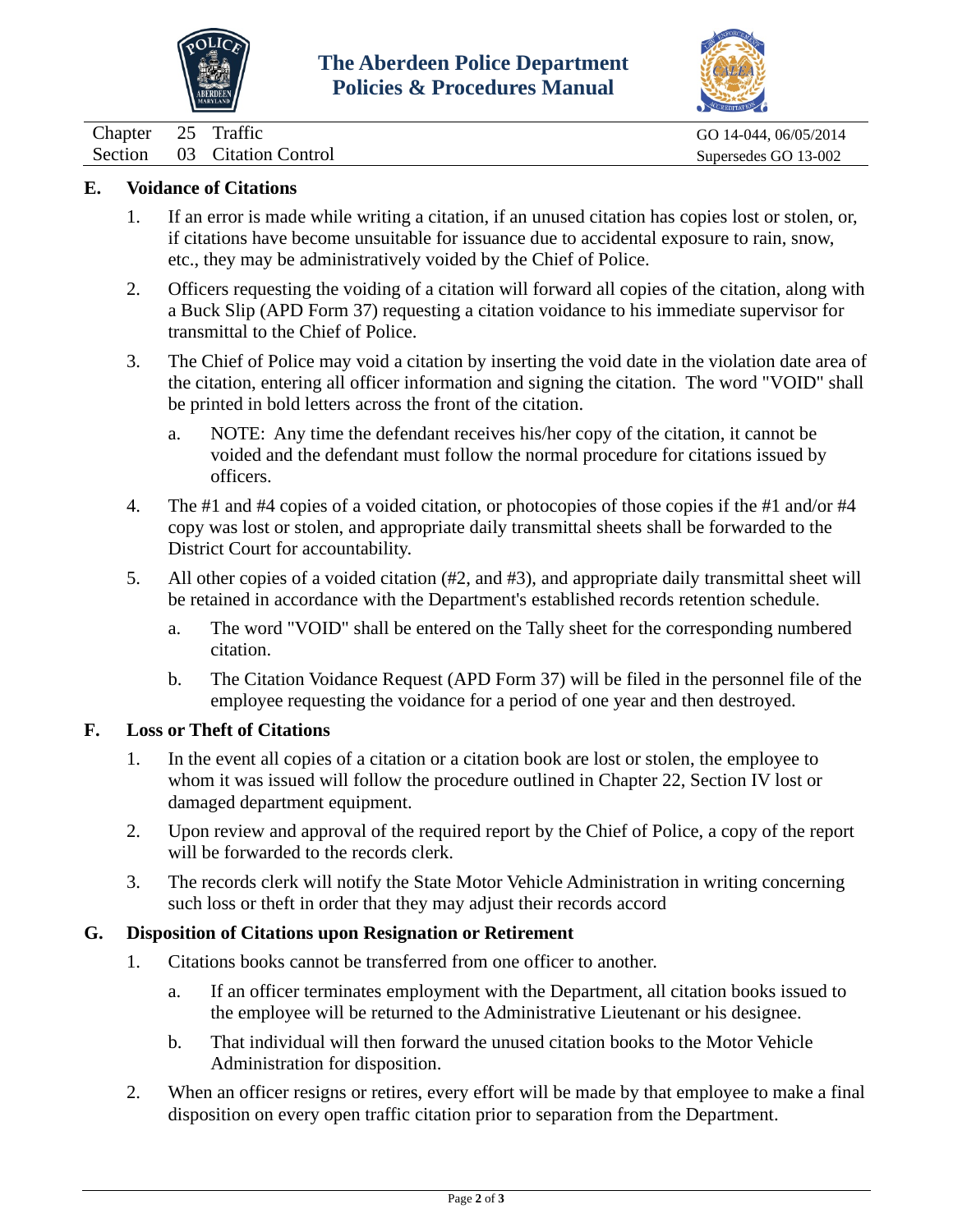



|  |                                                                                         | $\sim$                |
|--|-----------------------------------------------------------------------------------------|-----------------------|
|  | Chapter 25 Traffic                                                                      | GO 14-044, 06/05/2014 |
|  | Section 03 Citation Control                                                             | Supersedes GO 13-002  |
|  | If even traffic gitations remain after an employee leaves the Department the employee's |                       |

- 3. If open traffic citations remain after an employee leaves the Department, the employee's former supervisor will consult with the State's Attorney to discuss the disposition of such cases.
	- a. No request will be made to dismiss cases unless there are extremely extenuating circumstances.
- 4. If a summons is issued for the appearance in court of a former employee, that individual is required to do so, or sanctions can be imposed by the court.
- 5. When a former employee is to appear as a witness for the prosecution, arrangements should be made to provide the appropriate documents or evidence needed for court.
- 6. All unissued traffic citations assigned to officers who resign or retire will be immediately forwarded to the records clerk for forwarding to the Motor Vehicle Administration.

## **H. Officer's Certification and Order of Suspension Form DR-15A Control**

- 1. Motor Vehicle Administration Form DR-15A (Officer's Certification and Order of Suspension) will be issued and controlled in the following manner:
	- a. DR-15A books will be controlled and issued by the Records Clerk.
	- b. The officer to whom the book is issued will complete the DR-15A book receipt and submit it to the records clerk immediately upon issuance.
	- c. The Records Clerk will
		- 1) Record the issuance of a DR-15A
		- 2) Mail the DR-15A receipts and any completed tally sheets to MVA, Administrative *Per Se* Unit
	- d. If it is necessary to void a DR-15A, the Chief of Police will be responsible for forwarding the "MVA" copy (number 1 copy) to the MVA Administrative Per Se unit, with the word "Void" written across the face of the form, and accompanied by a brief explanation as to the reason for voiding the form.
		- 1) The Chief of Police will also be responsible for destroying all subsequent copies of the voided DR-15A.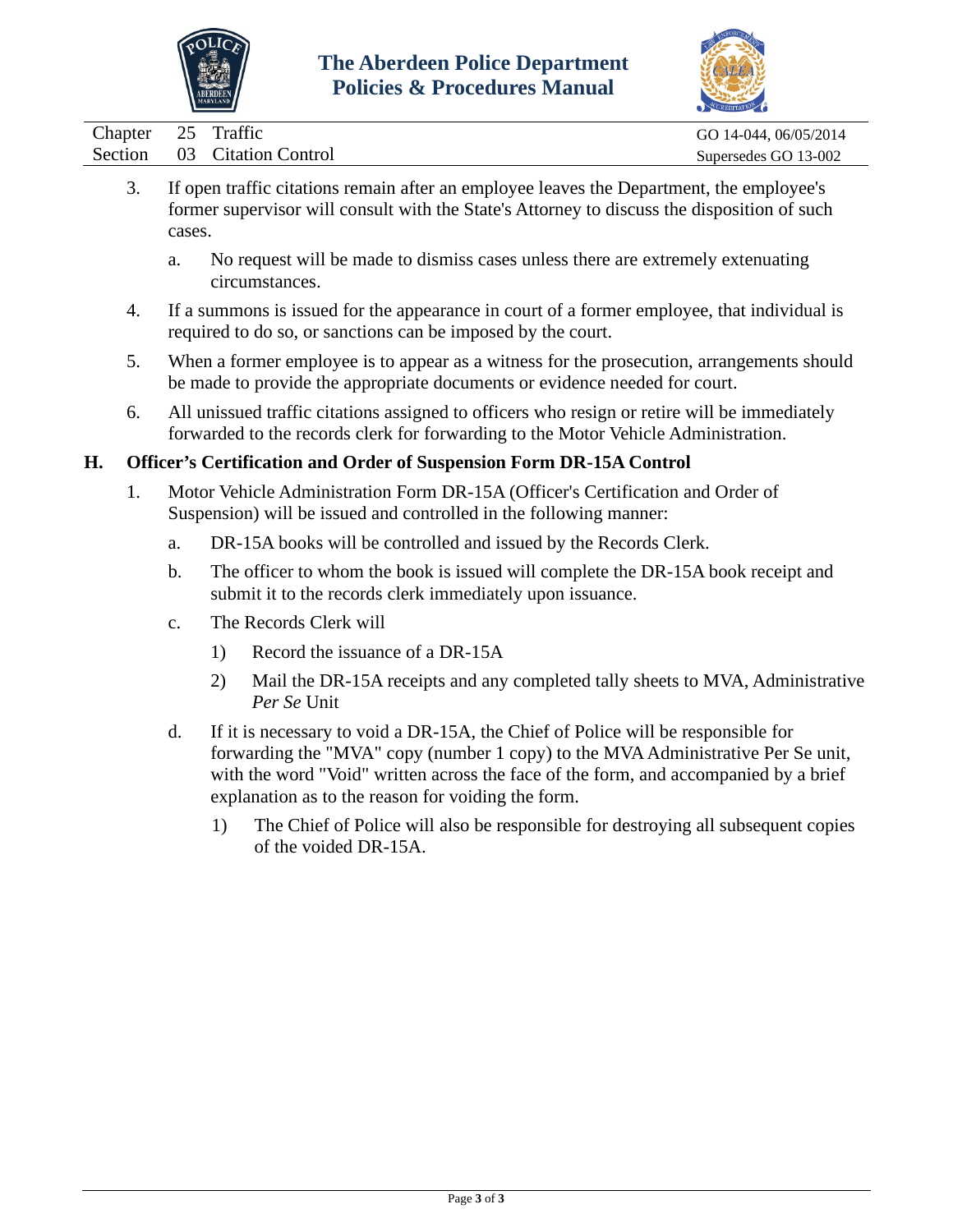



<span id="page-16-0"></span>

| Chapter 25 Traffic |                                                   | GO 14-044, 06/05/2014 |
|--------------------|---------------------------------------------------|-----------------------|
|                    | Section 04 Violators Requiring Special Processing | Original Policy       |

- 1. Traffic law violations committed by persons described in this section may require special processing.
- 2. The constitutional rights and privileges of all people will be recognized and respected by all officers.
- **B. Nonresidents of Aberdeen** (61.1.3a)
	- 1. Officers shall implement enforcement activities in a uniform manner that does not give preference to local residents or non-residents.
	- 2. Officers shall issue citations and/or written warnings on the severity of the traffic violation, and not on the basis of residency.

## **C. Juvenile Traffic Offenders** (61.1.3b)

- 1. Officers shall issue citations and/or warnings, to juveniles sixteen years or older.
- 2. Officers shall not issue citations to juveniles under eighteen who have committed a violation that has a penalty of incarceration.
- 3. Officers shall follow policy and procedures of the Juvenile section of this manual.
- 4. A JDR (APD Form 3) will be completed for juveniles who are charged with jail-able offenses.

### **D. The Lieutenant Governor and Members of Legislature** (61.1.3c)

- 1. Officers shall not take into custody except for treason, a felony or a breach of the peace the Lieutenant Governor, a member of the General Assembly, or the Clerk and their assistants during the session of the General Assembly and for five days before and after the session.
- 2. Officers may issue a traffic summons for a moving traffic offense, or make an arrest in the case of an offense involving a DWI.

### **E. Foreign Diplomats, Families, Servants, and Other Consular Officials** (61.1.3d)

- 1. Officers may issue citations and/or warnings even when drivers are believed to have diplomatic immunity and have proper and valid identification indicating immunity.
- 2. The supervisor may request the Communications Section to verify Diplomatic status.
- 3. Officers should give strong consideration to issuing a warning rather than a citation when coming in contact with a driver with diplomatic immunity.
- 4. DWI (61.1.11)
	- a. The official, if entitled to criminal immunity, should not be subjected to any sobriety or other mandatory test, and, except in extreme cases, should not be restrained.
	- b. The driver should be told that the officer's primary responsibility is to care for the safety of the official and the safety of others.
	- c. Force must not be used, except when necessary to prevent injury to the official or others, and then only to the absolute minimum.
	- d. Preventive steps may include
		- 1) taking the subject to another location to permit sufficient recovery to drive safely,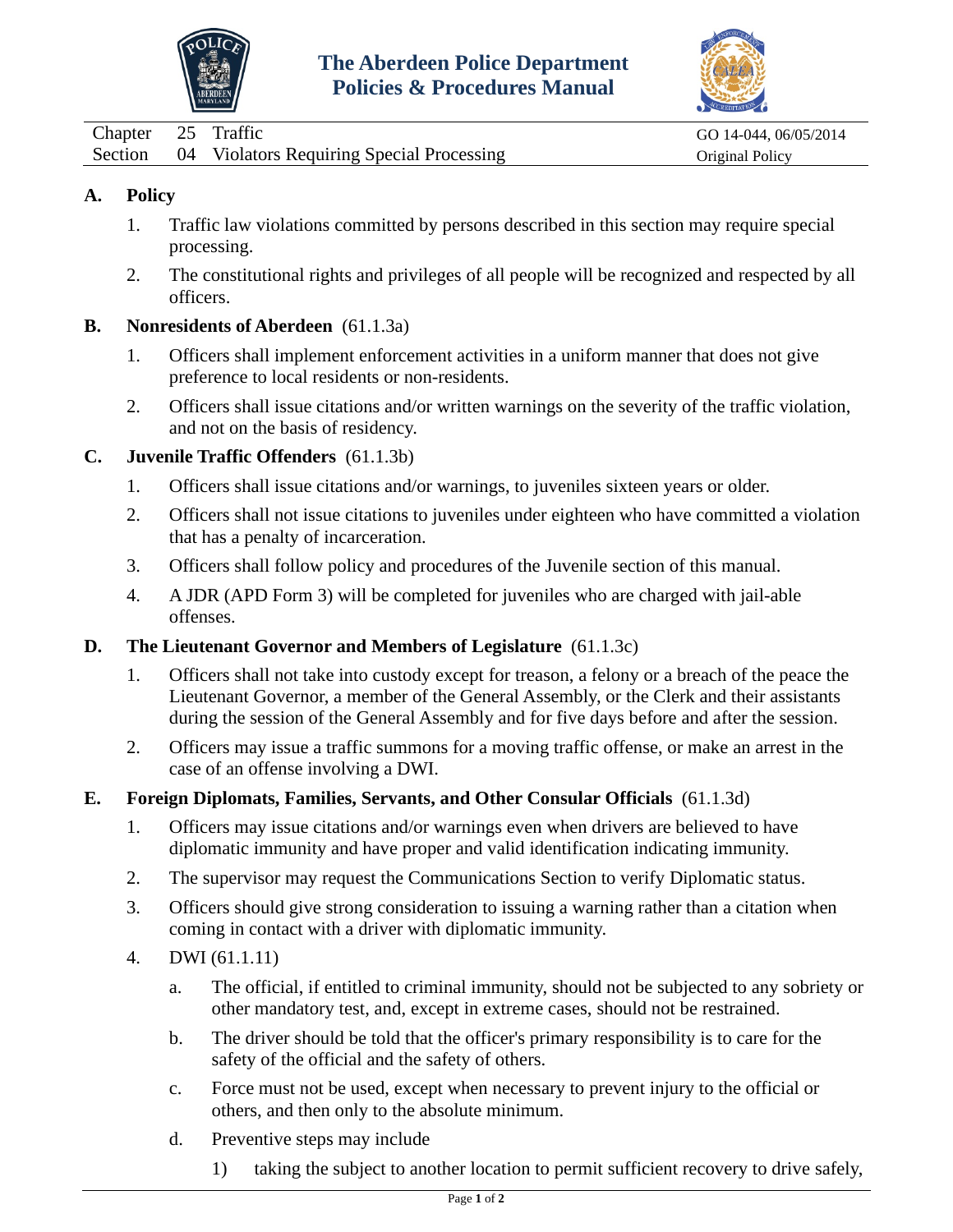



| Chapter 25 Traffic |                                                                                                                 | GO 14-044, 06/05/2014  |
|--------------------|-----------------------------------------------------------------------------------------------------------------|------------------------|
|                    | Section 04 Violators Requiring Special Processing                                                               | <b>Original Policy</b> |
|                    | the contract of the contract of the contract of the contract of the contract of the contract of the contract of |                        |

- 2) providing transportation, or
- 3) taking other appropriate corrective action while respecting any immunity that may apply.
- e. Access to a telephone must be provided.
- f. Papers, documents or archives of a person entitled to immunity or in a vehicle bearing valid federal diplomatic plates are immune, even if the driver is restrained or the vehicle removed or immobilized.
- **F. Military Personnel** (61.1.3e)
	- 1. Officers shall issue citations and/or warnings in the same manner as any other citizens, except for special administrative situations that arise from their having been recently stationed out of the country or out of the state.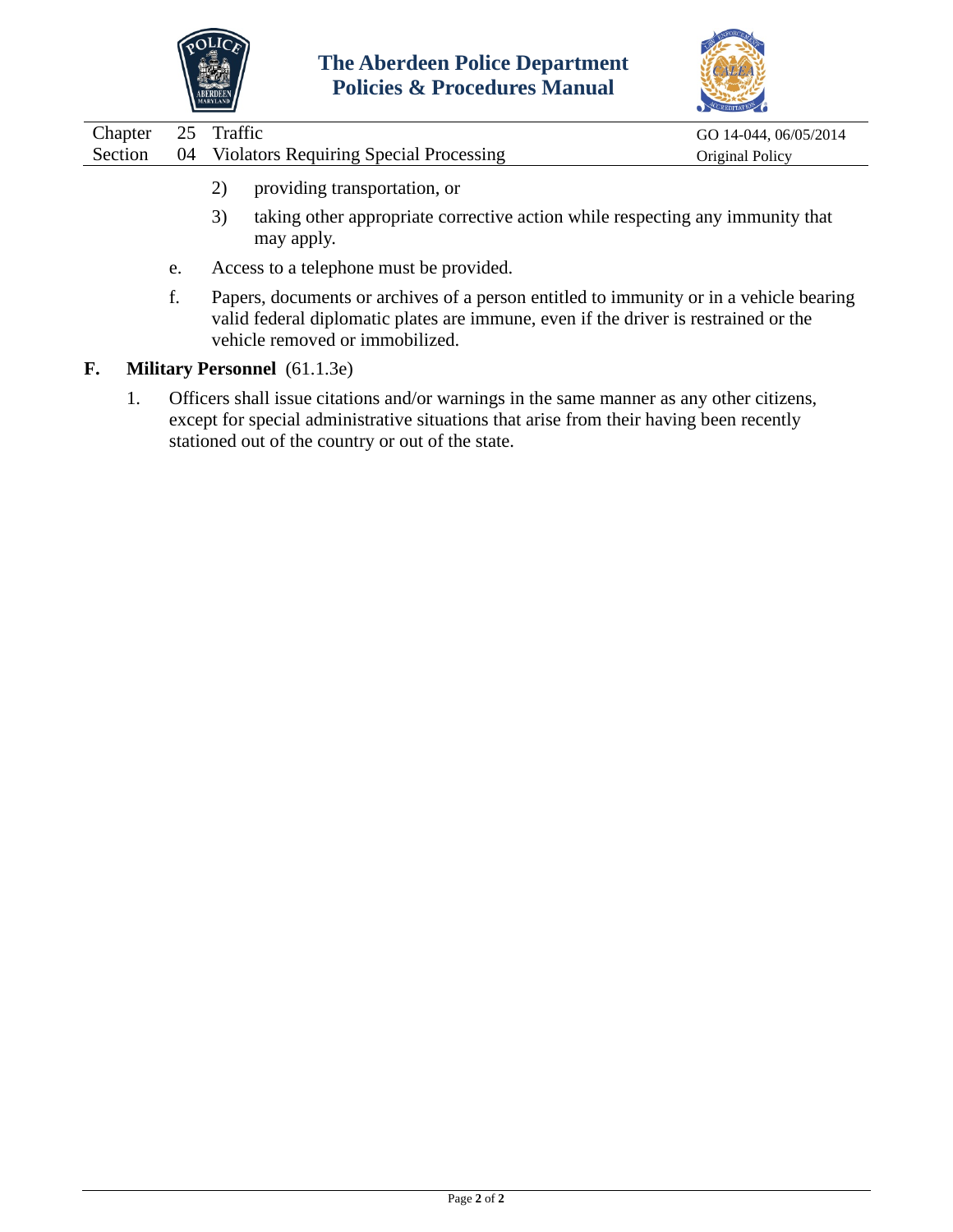



<span id="page-18-0"></span>Chapter 25 Traffic Original Policy Section 06 Traffic Warrant

#### **A. Procedures**

- 1. Any time a motor vehicle summons or bench warrant is issued by the court and forwarded to this department for service, it will be immediately recorded in a Warrant Control Ledger and will have one copy of the Warrant/Summons Progress Report (APD Form 63) attached to it.
	- a. The required warrant information will be entered into METERS and NCIC.
- 2. If a summons or bench warrant is received by an employee directly from an official of the court or a warrant is served immediately after being issued, the records clerk will be given Department's copy or a photocopy of the summons or bench warrant.
	- a. The employee receiving the copy shall make an appropriate log entry in the Warrant Control Ledger and shall open a file for the documents provided.
- 3. Not less than each thirty-day period, an inventory will be made of all open warrants.
	- a. When a warrant has been assigned for service longer than thirty days and not yet served, the assigned patrol supervisor will submit a detailed report to the Chief of Police explaining the specific reason why service has not been affected.
- 4. Warrants which require service in another jurisdiction will be entered into METERS/NCIC. Notification to the appropriate jurisdiction will be made.
- 5. If the warrants are for misdemeanor cases, they will be retained in the file until they are subject to the administrative destruction according to the Department Inventory and Retention Schedule.
	- a. At that time, the warrants will be returned by endorsement to the originator for review and destruction, if warranted, as provided by Section 1-605 (7) of Courts and Judicial Proceedings, Annotated Code of Maryland.
		- 1) In the case of warrants issued for felony offenses, the warrants will be retained by the Department until such time the originator requests its return.
		- 2) A request for return of a warrant will be accomplished by the initiation of a "recall" METERS message to where the warrant was forwarded.
- 6. A resume concerning warrants served or returned un-served will be included in the return endorsement.
	- a. Warrants received from outside this Department will be directed to the records clerk for initial endorsement.
	- b. Returns will be made by second endorsement.
- 7. Whenever a warrant is served, such fact shall be immediately transmitted by initiating a "locate" message through METERS/NCIC.
	- a. If applicable, the originator will be responsible for immediately initiating a "recall" METERS message to the department to which the warrant was forwarded.
- 8. Supervisors will ensure that a wanted person's name is immediately withdrawn from METERS/NCIC.
- 9. All open warrants on file shall be checked on a quarterly basis to ensure they are presently in the open warrant file, or accounted for, and that all others have been closed.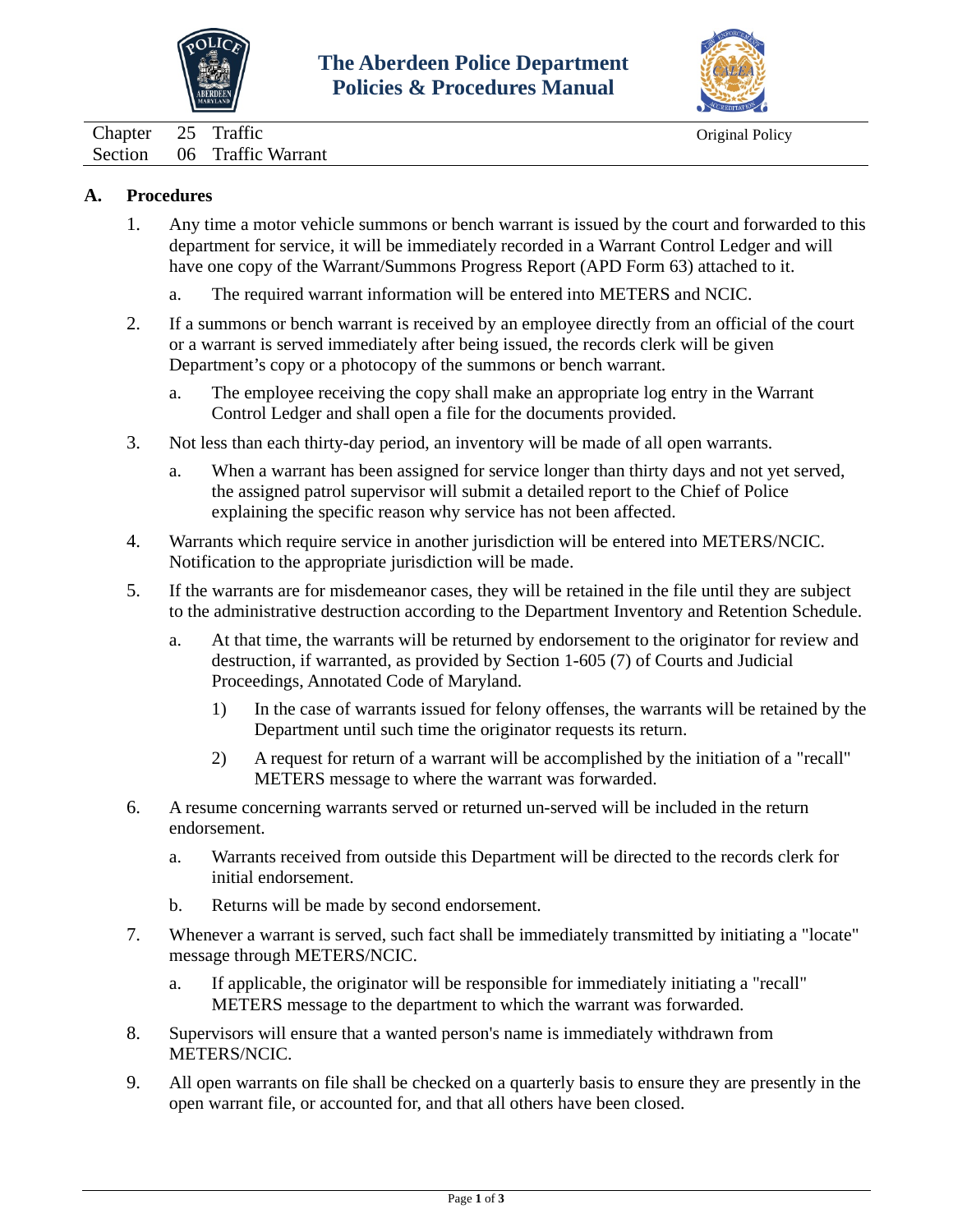



Chapter 25 Traffic Original Policy

Section 06 Traffic Warrant

### **B. Administrative Destruction of Warrants**

- 1. The Annotated Code of Maryland, Courts and Judicial Proceedings, Section 1-605 (7), provides for the destruction of certain warrants following three years after issuance.
- 2. The Chief Judge of the District Court, on the recommendation of the Administrative Judge of any district, shall approve in writing the invalidation and destruction of certain warrants for arrest, if the Administrative Judge certifies to the Chief Judge that:
	- a. each of the warrants are more than three years old.
	- b. the warrant was properly delivered to an authorized law enforcement department for execution and service, which was not affected.
	- c. each of the warrants was issued by a judicial officer of the court for:
		- 1) the arrest of the defendant in order that the defendant might stand trial on a misdemeanor offense.
		- 2) the failure of the defendant to appear for trial for a misdemeanor offense, as directed by the court.
		- 3) the failure of the defendant to make a deferred payment of a fine or costs as ordered by the court for a misdemeanor offense, or
		- 4) a violation of a probation order of the court entered in a misdemeanor offense.
- 3. During the month of January of each year, it will be the responsibility of Communications to check all active warrants which fall under the guidelines enumerated above.
- 4. When a determination has been made to request administrative destruction of a warrant that meets established criteria, a Warrants Recommended for Invalidation and Destruction form (DC-9) will be completed and forwarded to the Administrative Judge of the appropriate district court.
- 5. When correspondence is received from the court indicating that the warrants may be invalidated, the warrants will then be removed from file and the entry removed from METERS/NCIC.
	- a. The warrant will be forwarded to the Administrative Judge of the appropriate district for destruction.
	- b. The Warrant/Summons Progress Report (APD Form 63) will then indicate that the warrant has been invalidated and destroyed.
	- c. It will be the responsibility of Communications to immediately remove the wanted person's name from METERS/NCIC when the warrants are destroyed through the judicial administrative process.
- 6. Once the warrant has been invalidated and destroyed, the "Police Department" copy of the warrant, along with accompanying forms and correspondence, will be placed in the File, Warrants Closed, for the indicated retention period.
	- a. The Warrant Case Assignment Log File will reflect the date of closure.
	- b. If applicable, a supplemental report to the original investigative case will be submitted, closing the case by exceptional clearance.
- 7. Before any warrants are administratively destroyed, a final attempt will be made to serve the warrant.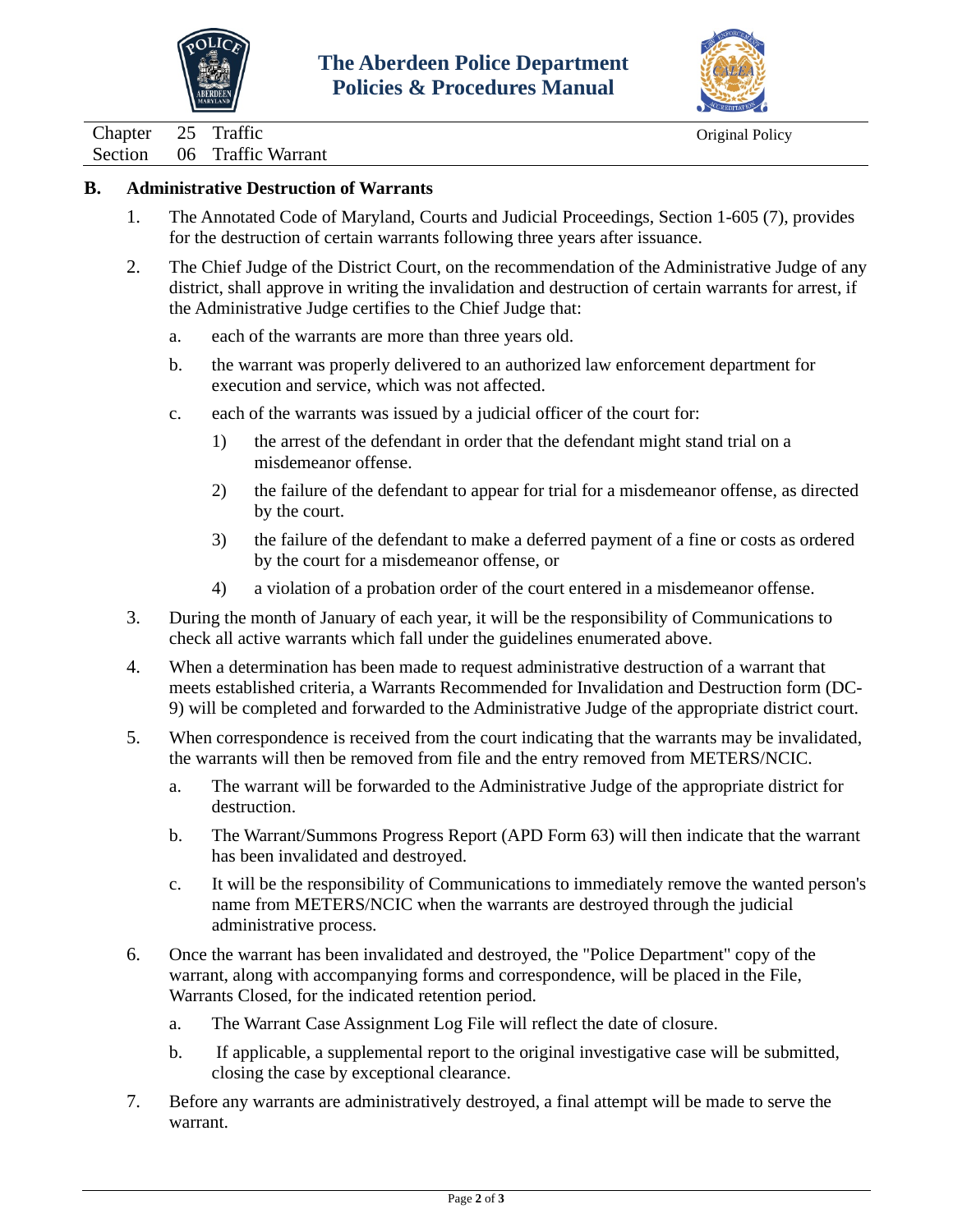



| Chapter 25 Traffic |                            | Original Policy |
|--------------------|----------------------------|-----------------|
|                    | Section 06 Traffic Warrant |                 |
|                    |                            |                 |

- a. Additionally, consideration will be given for retaining those warrants issued for defendants against whom property is being held, e.g., motor vehicles, firearms, or other similar property.
- 8. In those instances when warrants do not qualify for the administrative destruction outlined above, i.e., felony warrants, and it is determined by the Chief of Police that the warrant should be quashed, the State's Attorney's office in the particular jurisdiction shall be contacted.
	- a. The State's Attorney's office can provide the proper guidance and instructions as to the procedures for quashing the warrant.
	- b. It will be the responsibility of Administration to ensure that the wanted person's name is withdrawn from METERS/NCIC immediately upon receiving the decision to quash the warrant.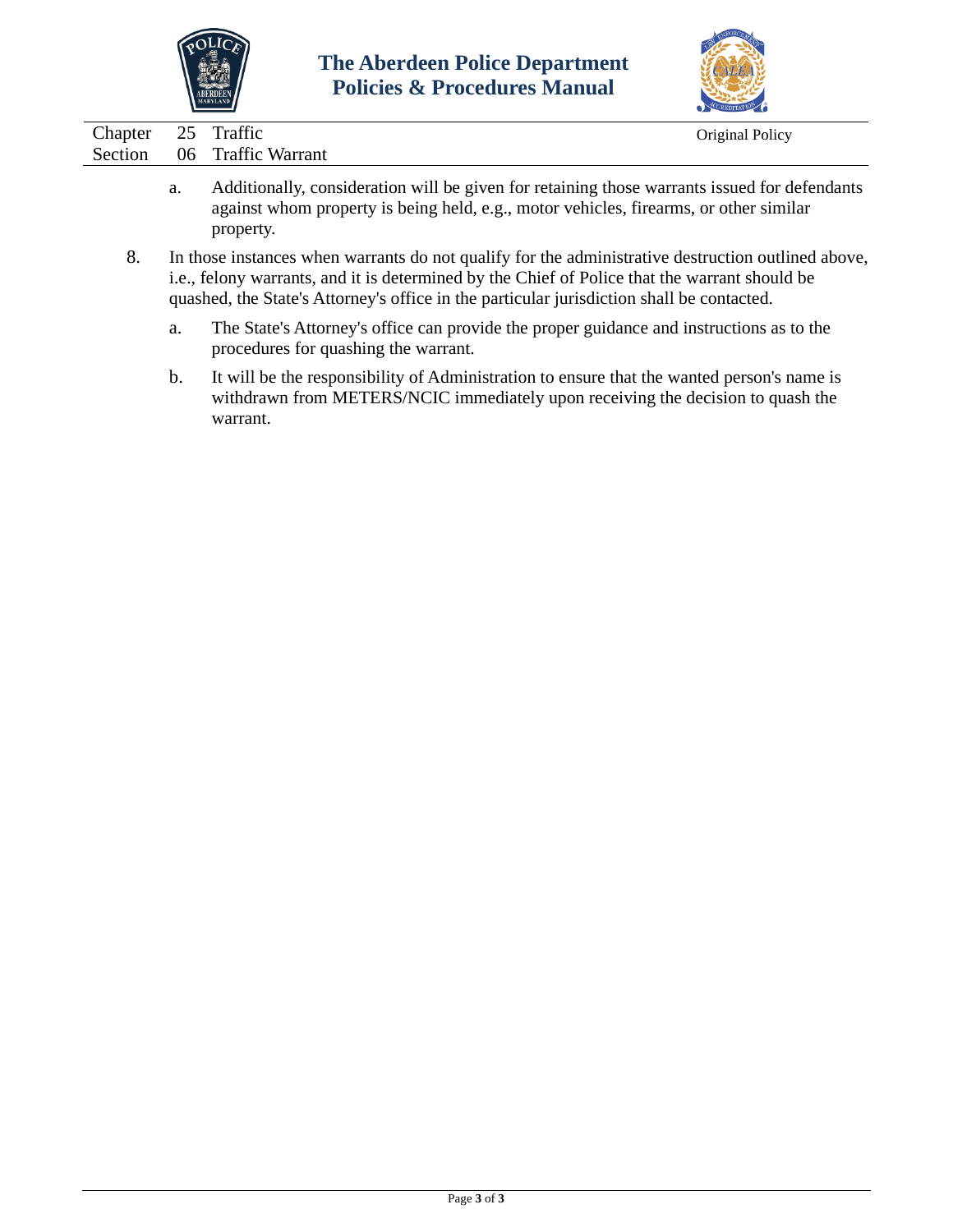



<span id="page-21-0"></span>

| Chapter 25 Traffic |                                                     | GO 16-001, 01/05/2016 |
|--------------------|-----------------------------------------------------|-----------------------|
|                    | Section 08 Vehicle Equipment Violations Enforcement |                       |

- 1. Enforcing vehicle equipment violations promotes traffic safety with the goal of reduction in traffic accidents.
	- a. Officers shall enforce vehicle equipment violations. (61.1.5f)

### **B. Maryland Registered Motor Vehicles**

- 1. The SERO (Safety Equipment Repair Order, MSP Form 157) and the ERO (Electronic Repair Order) are applicable to Maryland registered motor vehicles only. (61.1.5f) (61.1.5g)
- 2. Officers shall issue as SERO or an ERO to the operator of a Maryland (61.1.5f) (61.1.5g)
	- a. Registered motor vehicle,
	- b. Trailer, or
	- c. Semi-trailer;
	- d. Except when the operator of the vehicle is using
		- 1) Interchangeable Maryland registration such as dealer, wrecker, special mobile equipment, etc.;
		- 2) Temporary registration;
		- 3) Historic registration if vehicle is a 1985 model or older; or
		- 4) Mobile home registration
- 3. Distribution of ERO
	- a. The officer shall scan the ERO into the DELTA System.
	- b. The officer shall give the printed receipt to the equipment operator.
- 4. Distribution SERO Paper Copies
	- a. No. l copy –Automotive Safety Enforcement Division (ASED) of the Maryland State Police, by the end of the officer's tour of duty
	- b. No. 2 copy Issuing Officer
	- c. No. 3, 4, and 5 –Equipment Operator
		- 1) The Driver must be told of the 10-day rule on repair and that \*violation can be certified by a Police Department other than Baltimore City or Federal.

### **C. Visual Certification by Police Officer**

- 1. An Officer may visually inspect and certify corrected defects noted on the SERO that do not require
- 2. An Officer may visually inspect and certify only those corrected defects that are designated with a star on the SERO.

# **D. Visual Certification Procedure**

1. The officer shall notify Communications of a call for service, and then conduct the inspection.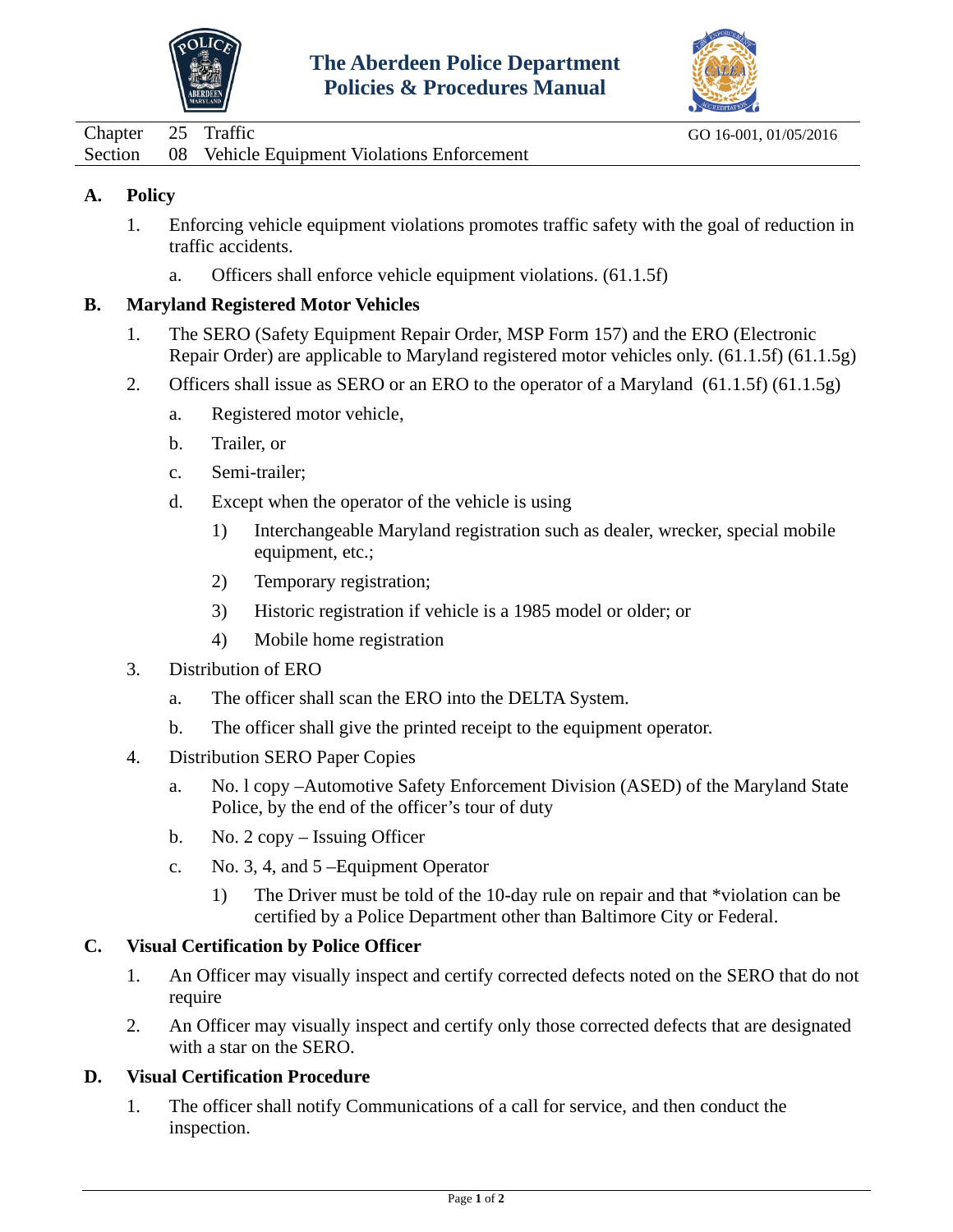



| Chapter | 25 Traffic                                                                               | GO 16-001, 01/05/2016 |
|---------|------------------------------------------------------------------------------------------|-----------------------|
| Section | 08 Vehicle Equipment Violations Enforcement                                              |                       |
|         | SERO - The officer shall write the required entries on the SERO and submit the Officer's |                       |
|         | copy to the Records Section prior to the end of the officer's tour of duty.              |                       |

- 3. ERO The officer shall scan in the ERO, electronically transmit the ERO, and give the driver the receipt.
- 4. An Officer shall not inspect corrected defects if the defects must be certified by the use of testing equipment.
	- a. The officer should instruct the operator to take the vehicle to an Authorized Inspection Station for certification.

## **E. Duplicate Repair Orders**

- 1. A duplicate Repair Order may be issued from the issuing officer's copy, from information obtained from the Automotive Safety Enforcement Division (if the Repair Order number is known), or from a Notice of Suspension received by the vehicle owner, which will contain the information needed to issue a duplicate Repair Order.
- 2. When a duplicate is requested from the Department and the person does not have a Notice of Suspension, contact the Automotive Safety Enforcement Division by phone and if the Repair Order number is known, the necessary information will be furnished from the ASED file copy.
- 3. If the Repair Order number is not known, the person will be advised to the contact ASED for disposition.
- 4. If an ERO was issued, the repair order may be located via "Search Traffic" in the DELTA System by entering the Vehicle Registration.

### **F. Release of Registration Suspension**

- 1. Officers shall not release registrations.
- 2. Officers shall refer citizens needing releases to the Maryland State Police Automotive Safety Enforcement Division (ASED).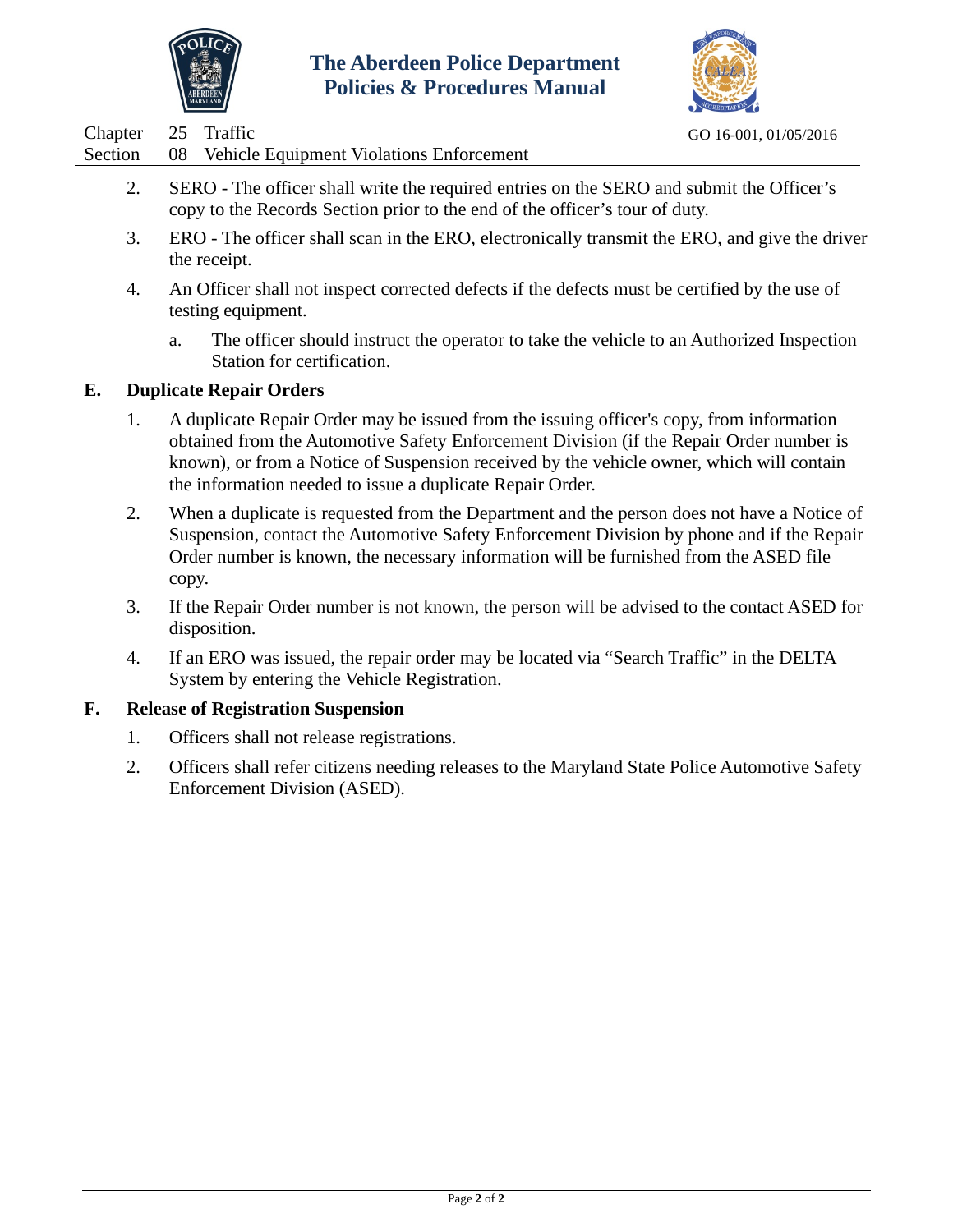



<span id="page-23-0"></span>

| Chapter 25 Traffic |                                    | GO 15-054, 03/18/2015 |
|--------------------|------------------------------------|-----------------------|
|                    | Section 09 Assistance to Motorists | Supersedes 14-044     |

- 1. Officers will assist, as needed, any motorists who are stranded due to an accident or mechanical problem; or are in need of emergency assistance.
- 2. All requests for assistance will be called into the Communications Section.

### **B. Definition**

- 1. Motorist Driver of the vehicle.
- **C. General Assistance and Stranded Motorists** (61.4.1a) (61.4.1c)
	- 1. The officer will ascertain whether the motorist needs any assistance.
	- 2. If help is on the way and the motorist wishes to wait in his/her vehicle, the officer will make periodic checks on the motorist.
	- 3. The officer will render appropriate assistance, including but not limited to
		- a. Providing information and directions.
		- b. Having family or friends respond to assist them;
		- c. Assisting the motorist with obtaining fuel, repairs, overnight lodging, or a tow truck;
		- d. Transporting the motorist and/or passengers to a safe location;
	- 4. Officers will ensure that stranded motorists are not unduly exposed to hazardous situations.

### **D. Disabled Vehicles** (61.4.1b) (61.2.2h)

- 1. The officer will see that the vehicle is moved or towed if any risk to other vehicles is present.
- 2. If the vehicle owner is present, the owner will be given reasonable time to obtain a private tow
- 3. The officer will have the vehicle towed if
	- a. The vehicle is unattended, or
	- b. The motorist is not able to have the vehicle towed in a reasonable amount of time.
- 4. The officer will complete a Vehicle Impound Report (APD Form7) if the officer has the vehicle towed.

#### **E. Emergency Medical Situations** (61.4.1d)

- 1. The officer will call for emergency medical assistance, if needed.
- 2. The officer may attempt to have a family member contacted, if needed.

### **F. Keys Locked in a Vehicle**

- 1. The officer will assist the motorist by unlocking the vehicle under the following circumstances only:
	- a. A life threatening situation
	- b. The vehicle is running and a child or disabled person is locked in the car
	- c. A child or animal is in the vehicle and weather conditions require immediate extraction.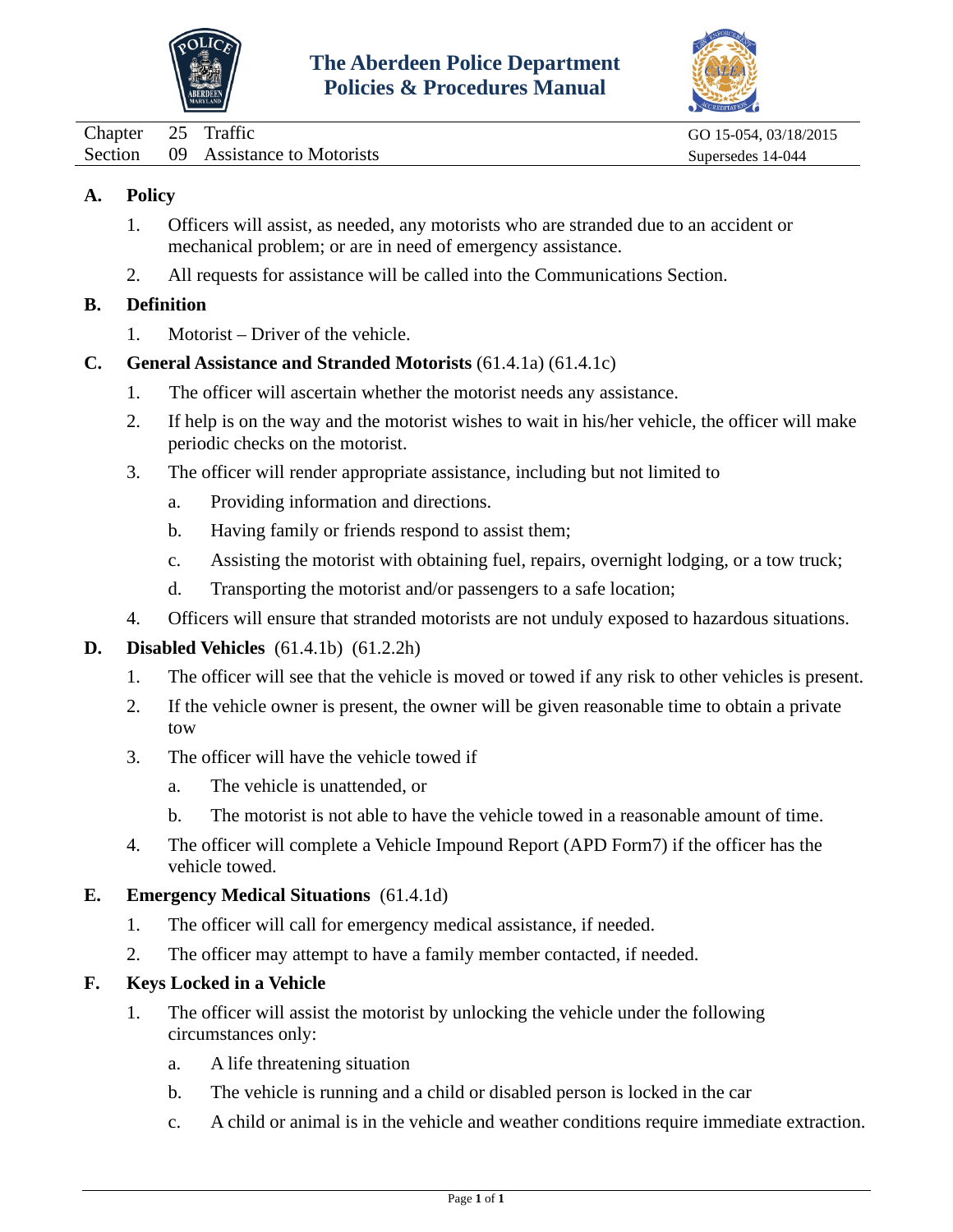



<span id="page-24-0"></span>

| Chapter 25 Traffic |                                   | GO 18-094, 12/06/2018 |
|--------------------|-----------------------------------|-----------------------|
|                    | Section 10 Speed Checking Devices | Supersedes 18-054     |

- 1. This Department deploys speed checking devices for the following purposes: (61.1.9a)
	- a. For enforcement in high accident areas where speed violations are a causative factor.
	- b. To evaluate complaints concerning speed violations.
	- c. For enforcement in suspected high-speed violation areas.
	- d. To conduct traffic volume and speed percentile surveys.

## **B. Department Devices**

- 1. Department-approved devices include: (61.1.8a)
	- a. Hand-held devices
		- 1) LIDAR units
		- 2) RADAR units
	- b. Patrol vehicle-mounted devices
		- 1) RADAR units
	- c. Street-positioned devices
		- 1) Vehicle Message Board
		- 2) Speed Measuring Box

### **C. Speed Device Operation and Accountability** (61.1.8b)

- 1. LIDAR and RADAR
	- a. Officers shall be required to have LIDAR and RADAR operator certification prior to use. (61.1.8e)
	- b. Officers shall sign out and sign in for use of a LIDAR unit.
	- c. Supervisors are responsible to:
		- 1) Ensure each LIDAR device is available for sign-out at the beginning of each shift;
		- 2) Ensure officers sign out and sign in the LIDAR devices during each shift; and
		- 3) Ensure each LIDAR device was returned at the end of each shift.
	- d. In-car mounted, or handheld RADAR units are assigned to officers.
		- 1) The officer is responsible to ensure that the units are checked for accuracy daily and to report any malfunctions or problems to the Special Operations Corporal immediately.
- 2. Vehicle Message Board
	- a. The Special Operations Corporal shall provide a monthly schedule of locations and deploy the Vehicle Message Board according to the monthly schedule or as circumstances dictate.
- 3. Speed Measuring Box
	- a. The Special Operations Corporal shall coordinate use of the Speed Measuring Box to conduct traffic volume and speed percentile surveys and other uses.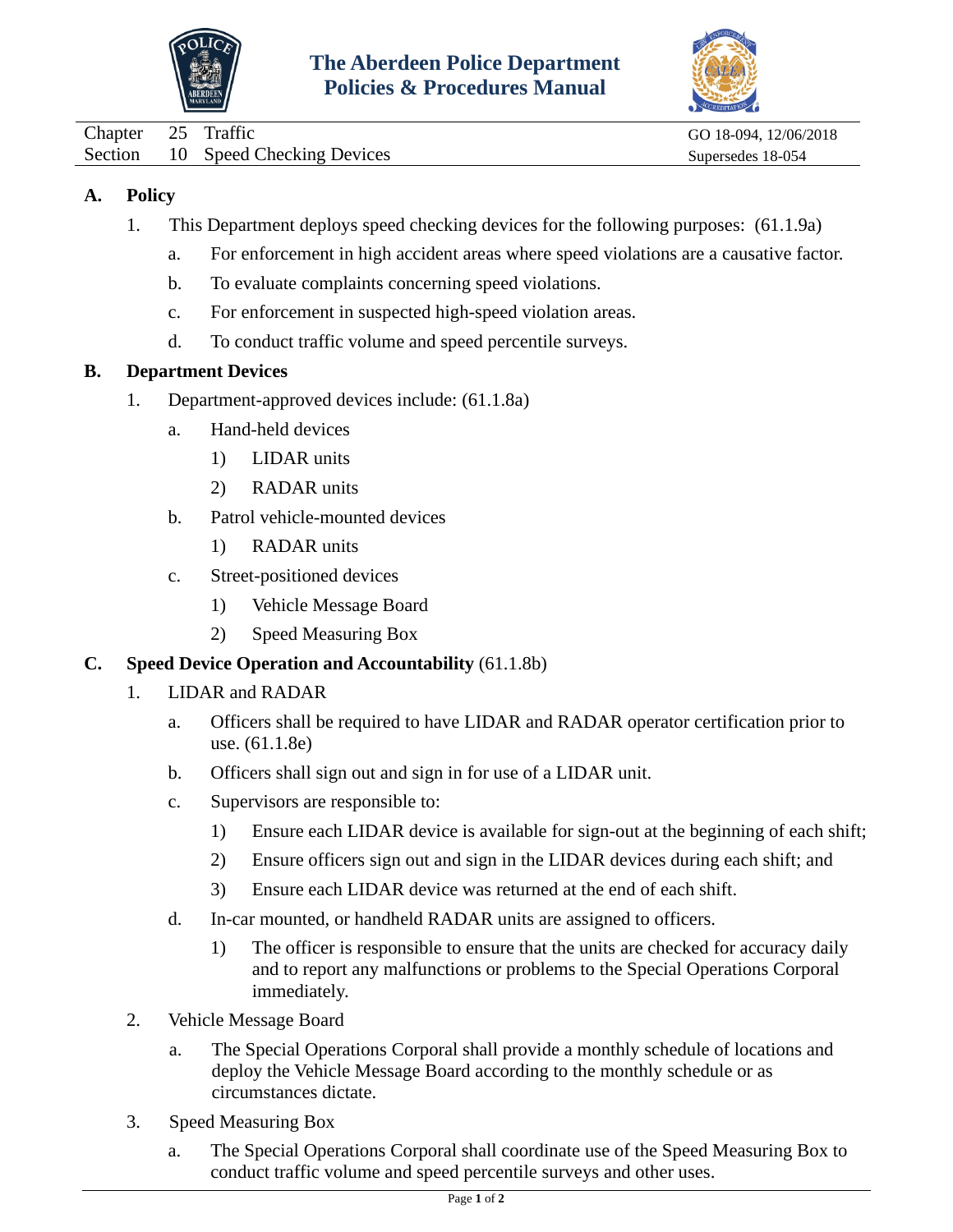



| Chapter 25 Traffic |                                   | GO 18-094, 12/06/2018 |
|--------------------|-----------------------------------|-----------------------|
|                    | Section 10 Speed Checking Devices | Supersedes 18-054     |

### **D. Calibration and Repairs**

- 1. Officers shall test each device according to manufacturer instructions, before and after each use.
- 2. Officers shall report to the Special Operations Corporal any device deficiencies or malfunctions.
- 3. Special Operations Corporal, designated by the Administrative Lieutenant, is responsible for:
	- a. Having LIDAR and RADAR serviced and/or calibrated annually; and (61.1.8c)
	- b. Maintaining calibration and repair records and the original calibration certificates. (61.1.8d)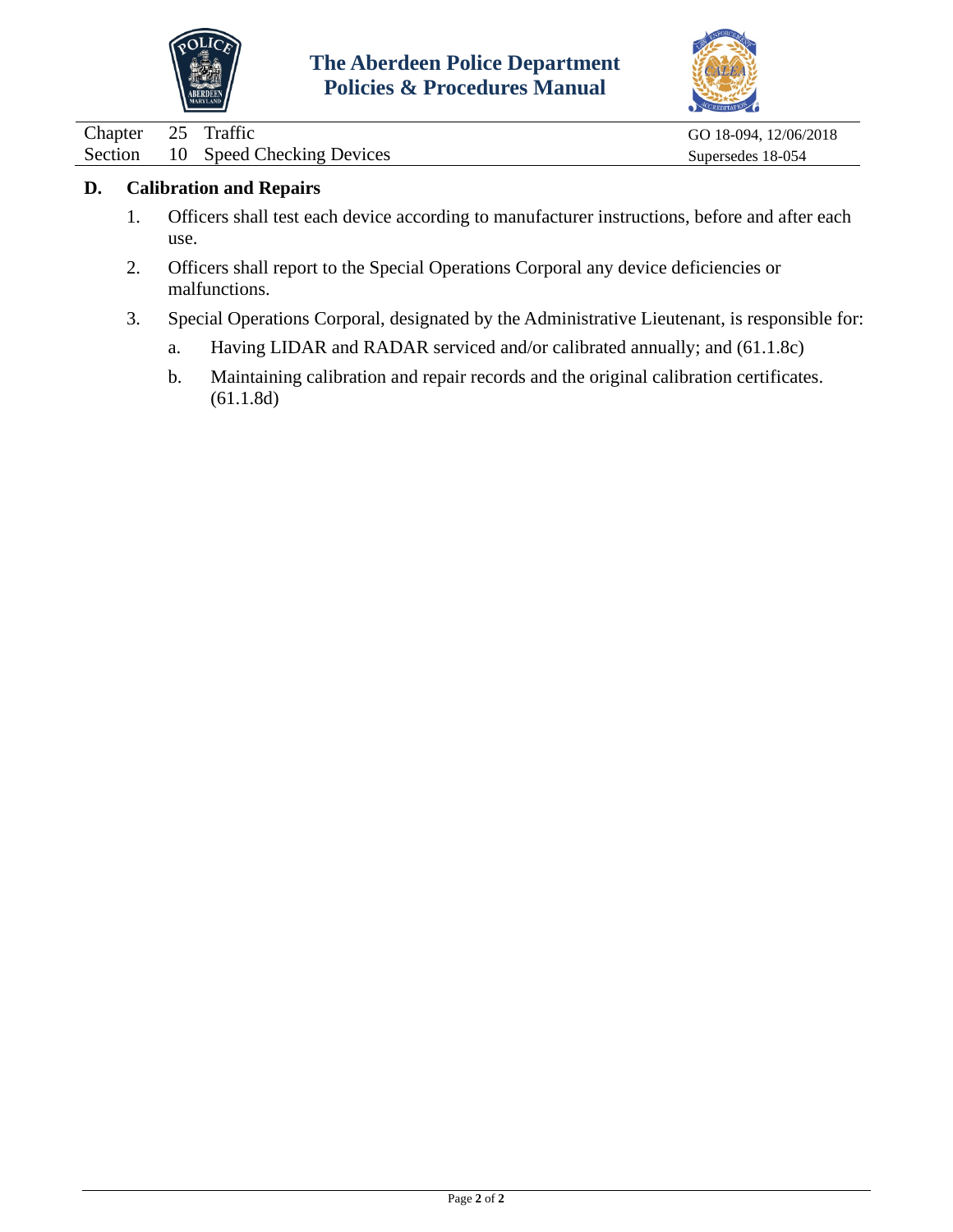



<span id="page-26-0"></span>

| Chapter 25 Traffic |                                                         | GO 17-016, 10/11/2017 |
|--------------------|---------------------------------------------------------|-----------------------|
|                    | Section 11 Traffic Offenses Involving Alcohol and Drugs | Supersedes 16-126     |

- 1. Officers shall use their training and experience to detect and determine whether a driver is under the influence of alcohol and/or drugs; and
- 2. Shall gather evidence to show that the driver was the driver of a vehicle, or attempting to drive, while under the influence of alcohol, impaired by alcohol, so far impaired by any drug, any combination of drugs, or a combination of drugs and alcohol, or impaired by a controlled dangerous substance that they could not operate a vehicle safely.

#### **B. Traffic Stop** (61.1.10)

- 1. While the officer has stopped a driver for a traffic offense, and it appears to the officer that the driver is under the influence of alcohol and/or drugs, the officer will initiate procedures for driving under the influence of alcohol and/or drugs by
	- a. Administering the Standardized Field Sobriety Test (SFST) or appropriate divided attention test; and
	- b. Administering the Preliminary Breath Test (PBT), as appropriate.
- 2. If the officer has reasonable grounds to believe the driver is, or has been driving or attempting to drive a motor vehicle while intoxicated or under the influence of alcohol; while under the influence of any drug or combination of drugs and alcohol; driving in violation of an alcohol restriction; or, driving in violation of *Section 16-813* (relating to commercial motor vehicles); and, who is not unconscious or otherwise incapable of refusing to take a chemical test for alcohol, the officer shall:
	- a. Arrest the driver.
		- 1) The officer will process a driver, who is intoxicated beyond a condition suitable for release or is displaying a combative or belligerent attitude, by transporting the driver to the Court Commissioner at the Harford County Detention Center.
	- b. Read Motor Vehicle Administration Form DR-15 Advice of Rights, word for word, to the suspected driver.
		- 1) Offer to the driver a test of the driver's blood or breath to determine the alcohol concentration of the driver's body.
		- 2) Advise the driver of the administrative sanctions imposed for refusal to take the test and for test results indicating an alcohol concentration of 0.08 or more at the time of testing.
		- 3) Have the driver sign and date the Advice of Rights after the officer has read the contents to the driver.
	- c. Process the Vehicle as Appropriate
		- 1) Follow the procedures in *Policy 21.10 Vehicle Towing Procedures*.
- 3. If the driver refuses to take the test or takes a test for alcohol which results in an alcohol concentration of 0.08 or more at the time of testing, the officer shall:
	- a. Confiscate the driver's license issued by this state;
	- b. Personally, serve an order of suspension on the driver;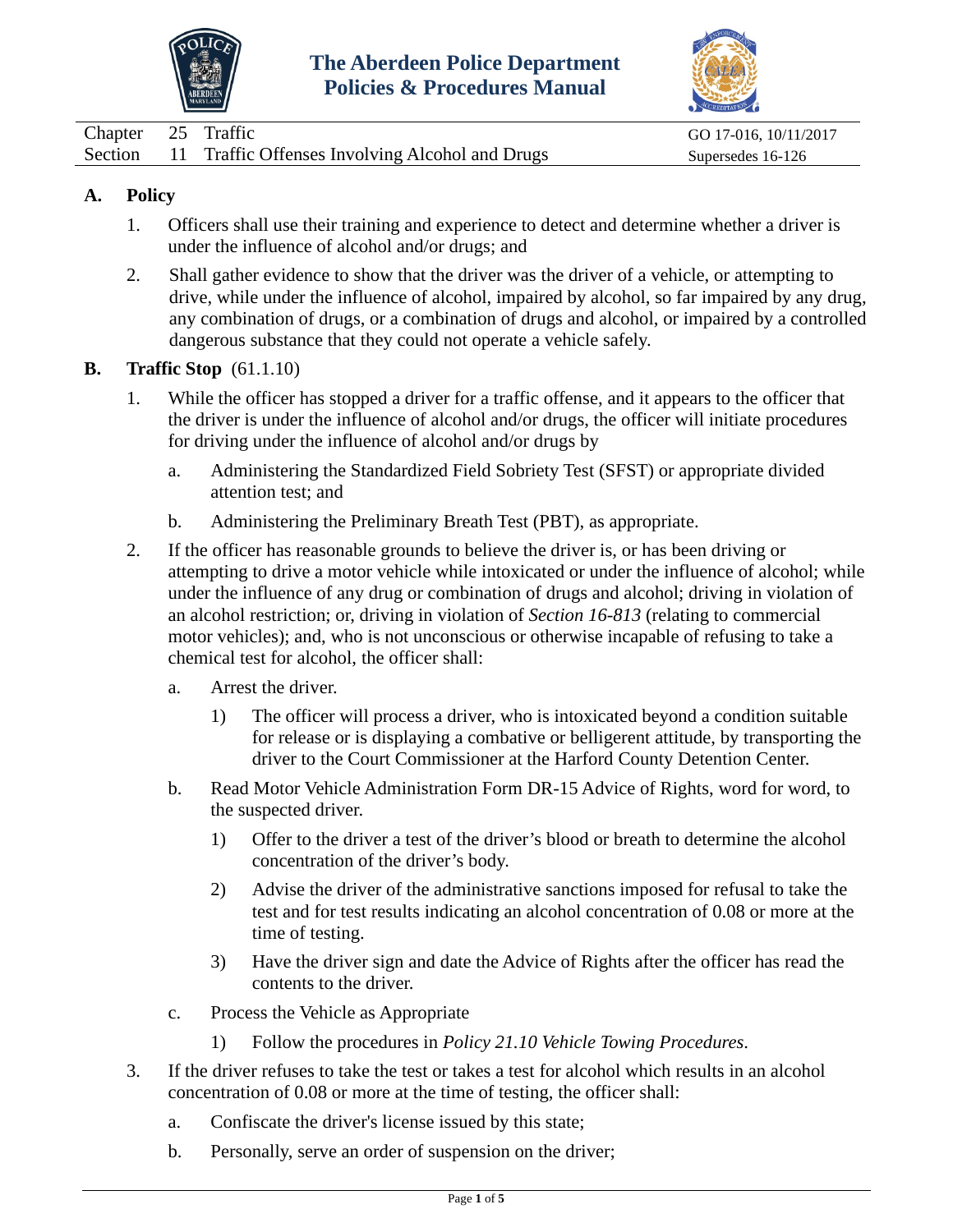



|         |             |                                                                                       | CREDITATION           |
|---------|-------------|---------------------------------------------------------------------------------------|-----------------------|
| Chapter |             | 25 Traffic                                                                            | GO 17-016, 10/11/2017 |
| Section |             | 11 Traffic Offenses Involving Alcohol and Drugs                                       | Supersedes 16-126     |
|         | $c_{\cdot}$ | Issue a temporary license to drive using MVA Form DR-15A;                             |                       |
|         |             | Inform the driver that he/she has ten days to request a hearing to show cause why the |                       |

- d. Inform the driver that he/she has ten days to request a hearing to show cause why the driver's license should not be suspended concerning the refusal to take a test or for an alcohol concentration of 0.08 or more.
- 4. If a driver does not have a license in possession at the time of a DUI apprehension, and the MVA computer is out of service, the officer will not issue a temporary license.
- 5. The officer will advise the driver to contact the Administrative Adjudication Office at the MVA headquarters in Glen Burnie, who can confirm the validity of the license and authorize a temporary license if warranted.
- 6. If the driver has a license in possession that appears to be valid, but the MVA computer is out of service, the officer will confiscate the driver's license and issue a temporary license using DR-15A.

## **C. Accident that results in Death or Life Threatening Injury** (61.2.1a)

- 1. The officer will arrest the suspected driver and follow standard arrest procedures,
	- a. If the suspected driver is involved in a motor vehicle accident that results in the death or life threatening injury to another person and
	- b. The officer has reasonable grounds to believe that the person has been driving, or attempting to drive, while intoxicated or while under the influence of alcohol.
- 2. The investigating officer should consult with the State's Attorney for advice in obtaining the required test.
- 3. If the suspected driver agrees to take a test, the arresting officer shall notify the supervisor of this fact so that qualified test personnel may be notified and be ready to give the test within 2 hours.
- 4. If the suspected driver fails to take any of the required alcohol tests within two hours or a drug recognition expert (DRE) requested drug test within four hours of the time of apprehension and it is apparent that the failure to comply is intentional, the officer shall obtain a warrant for a blood draw.

# **D. Violators Under 21 Years of Age**

- 1. The officer will request a Breath Test when a driver under the age of 21 is suspected of operating a motor vehicle after consuming alcoholic beverages.
- 2. The officer will charge the driver with an alcohol restriction violation, in addition to any other charges, if the driver takes a test with a result of 0.02 or lower.
- 3. The officer will confiscate the driver's license and process according to the DR 15A procedures, if the driver refuses the test, or takes a test with a result of 0.08 or higher.

# **E. Preliminary Breath Test (PBT)**

- 1. The PBT officer will document on the Preliminary Breath Test Log (APD Form 74) the results of preliminary breath tests, offered, refused, calibration, and subjects tested.
- 2. Each PBT device used will be checked once each month by a Department certified Intoximeter Operator.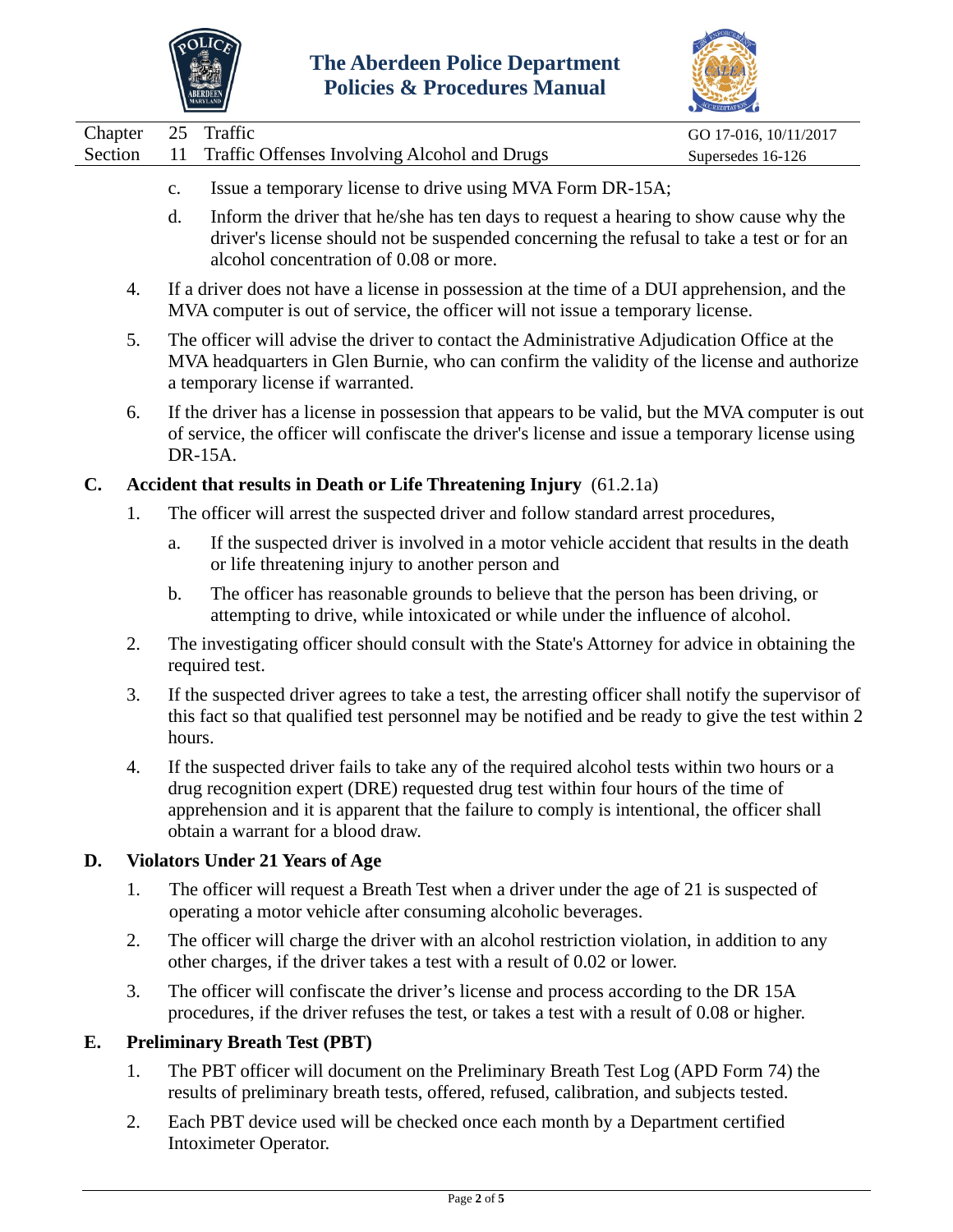



| Chapter 25 Traffic |                                                         | GO 17-016, 10/11/2017 |
|--------------------|---------------------------------------------------------|-----------------------|
|                    | Section 11 Traffic Offenses Involving Alcohol and Drugs | Supersedes 16-126     |

### **F. Evidentiary Test (Intoximeter)**

- 1. The arresting officer will request, a certified Intoximeter Operator to administer the breath test.
- 2. If a Department Intoximeter Operator is not available, an officer, supervisor, or the PCO will contact neighboring agencies to locate an available operator.
- 3. Intoximeter Operator from Outside Agency
	- a. The officer, supervisor, or PCO should request that the operator give the test on the Intoximeter at the Aberdeen Police Department.
	- b. If using the APD Intoximeter is not possible, the arresting officer will transport the suspect driver to the location of the Intoximeter the other agency operator does have access to.
	- c. In all cases the Intoximeter test is given at an outside agency, or if the subject refuses the test, the officer shall submit all arrest information to the Aberdeen Police Intoximeter Coordinator for proper entry into the Aberdeen Police Intoximeter and Intoximeter log MSP 36B.
- 4. The Intoximeter Coordinator shall log and enter into the APD Intoximeter instrument and/or log all DUI arrests.

#### **G. Blood Test**

- 1. If the breath test cannot be administered, and a blood test must be conducted, the arresting officer will transport the suspected driver to the hospital where the blood test will be conducted by certified medical personnel.
- 2. The arresting officer will take to the hospital the State of Maryland blood alcohol collection kit.
- 3. The arresting officer should witness the withdrawal of blood to prevent the medical personnel from having to appear in court.
- 4. The arresting officer will be responsible for properly filling out all forms used in conjunction with the blood alcohol collection kit.
- 5. The arresting officer will seal the blood kit and place the kit in the Records box.
- 6. The Records Clerk will forward the sealed kit to the Maryland State Police, Chemical Test for Alcohol Unit (CTAU) via first class U.S. Mail unless the circumstances dictate personal delivery.
- 7. The arresting officer will complete the MVA Form DR-15A after the results of blood tests are received. The arresting officer will
	- a. Contact the driver
	- b. Serve the driver the suspension notice, and
	- c. Confiscate the driver's license.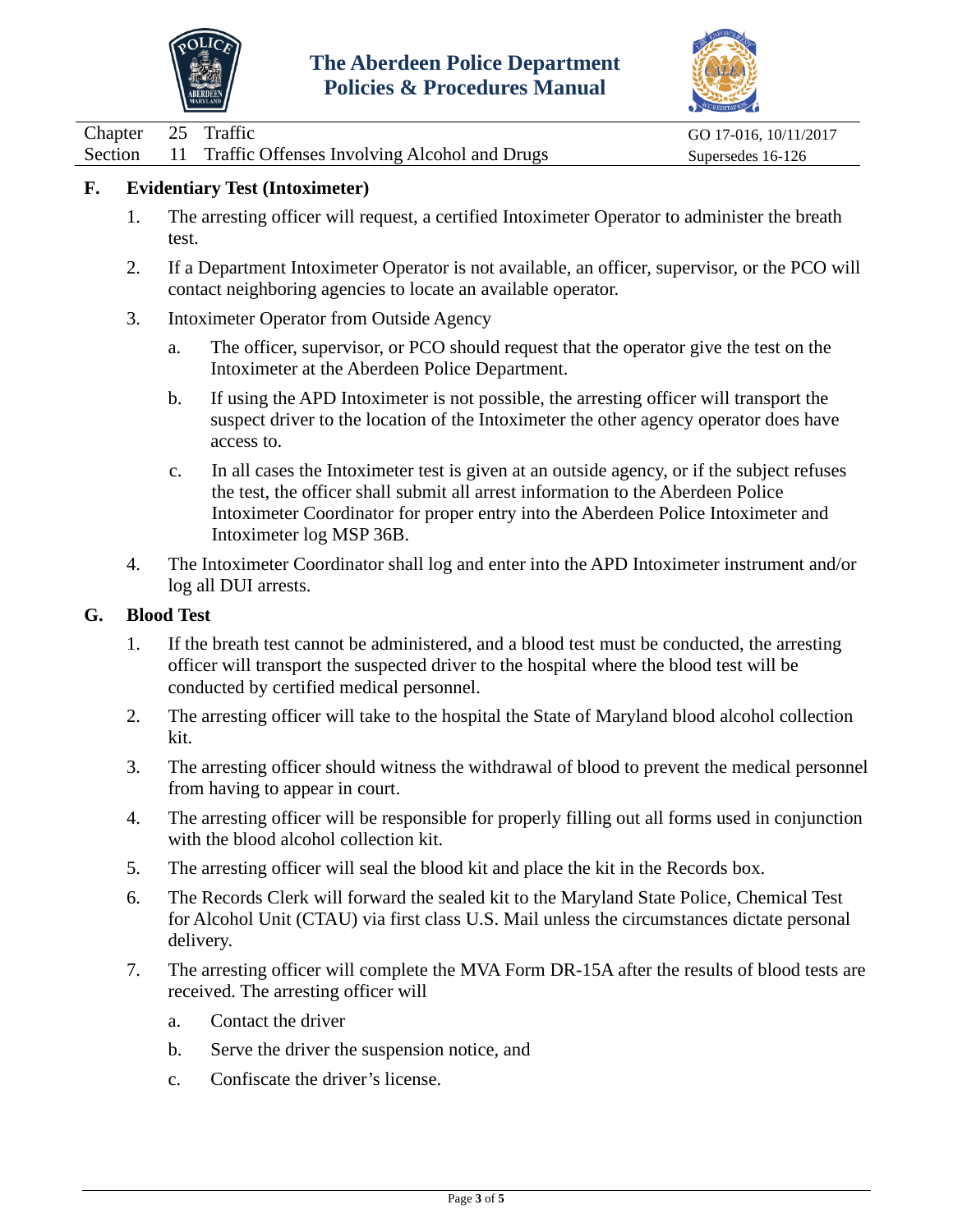



Chapter 25 Traffic GO 17-016, 10/11/2017 Section 11 Traffic Offenses Involving Alcohol and Drugs Supersedes 16-126 **H. Required Reports and Documents** 1. Incident Report 2. DR-15 - Advise of Rights to Chemical Test (if applicable) 3. DR-15A - Order of Suspension/Temporary License (if applicable) 4. DR-23 - Refusal to Submit to DRE Blood Test (if applicable) 5. Uniform Complaint and Citation(s)/Juvenile Citation(s) (if applicable) 6. Statement of Probable Cause (if applicable) 7. L09-2 "Notice to Defendant" station release form (if eligible) 8. DR-102 - Commercial Motor Vehicle, Alcohol Test Result (if applicable) 9. DR-103 - Violation of Alcohol Restriction (if applicable) 10. Intoximeter EC/IR Record Printout 11. MSP 33 Chemical Text Result Form 12. APD Observation Sheet 13. MVA Printout Driver's License Record and Vehicle Record 14. Accident Report (if applicable) 15. Docket Card 16. Photographs (if taken) 17. Blood Sample Authorization Form and Blood Kit (if applicable) 18. PBT Advice of Rights Form and Results (if applicable) 19. Confiscated Driver's License (if applicable) 20. Any other related reports **I. Discretionary Release of DUI Violators** 1. When feasible, the driver shall be taken to the station where the patrol supervisor will determine the condition of the intoxicated person. 2. The patrol supervisor and the apprehending officer will consider the following in the decision to release: a. The degree of intoxication of the driver 1) Any juvenile or adult driver over .35 or demonstrates signs of extreme

- intoxication will be transported to a medical hospital by ambulance for treatment of alcohol poisoning.
- b. Whether the driver has previously been convicted of an alcohol related offense
- c. Whether the driver is mentally and physically suitable for release to a responsible party
- d. Utilization of transportation.
	- 1) Any transportation is appropriate, except a public conveyance such as a bus or taxi.